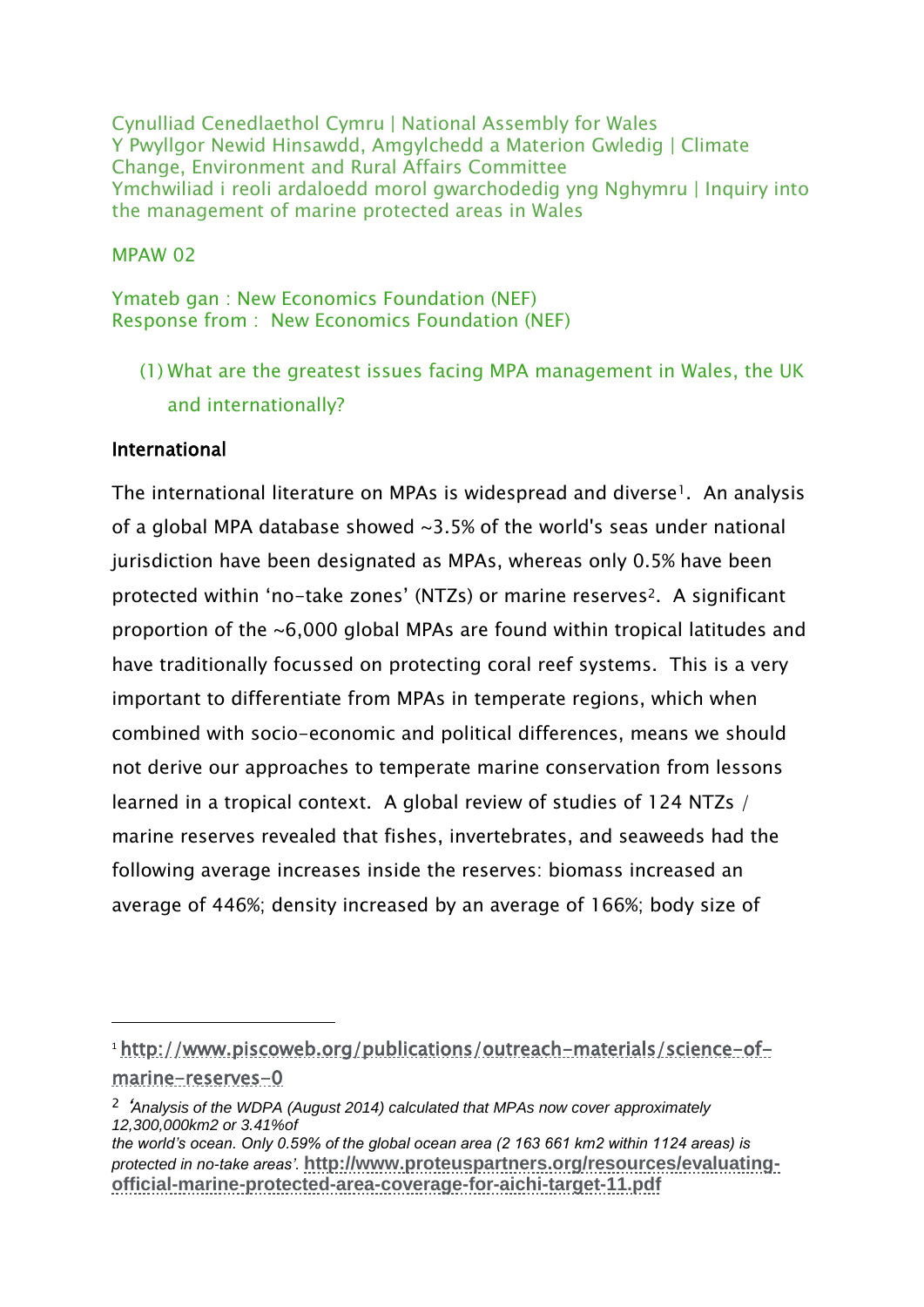animals increased by an average of 28%; and species diversity increased by an average of 21% (Biological benefits within MPAs, FAO)3.

One key example of the differences between temperate and tropical contexts, is that tropical coral reef systems, although they represent less than 1% of global oceans, have a very high diversity and biomass of marine life (they are effectively oases in a low diversity environment)<sup>4</sup>. For this reason; the need for, benefits of, and ease of, identification, designation and identifying the impacts of MPAs<sup>5</sup> are much easier and clearer in coral reef systems. Also these impacts<sup>6</sup> are frequently linked to fishing communities or eco-tourism operations which are more likely to benefit from changes in management of those areas (in terms of fisheries<sup>7</sup>, biodiversity<sup>8</sup> and tourism revenue). Some key supporting papers for reference are included in the footnotes. See also the UN FAO effects of MPAs<sup>9</sup>.

In contrast, temperate MPAs<sup>10</sup> do not necessarily have the equivalent fisheries spill-over benefits<sup>11</sup>, community linkages or traditional tenure systems that characterise many successful tropical coral reef MPA case studies<sup>12</sup>. There are however clear benefits of using MPAs and Marine Reserves ( i.e. NTZs) in a temperate / European context in terms of species and habitat conservation as well as ecosystem recovery, especially in

<sup>5</sup> [http://onlinelibrary.wiley.com/doi/10.1111/j.1095-](http://onlinelibrary.wiley.com/doi/10.1111/j.1095-8649.2001.tb01385.x/full)

-

[1739.1996.10041187.x/abstract](http://onlinelibrary.wiley.com/wol1/doi/10.1046/j.1523-1739.1996.10041187.x/abstract)

<sup>3</sup> <http://www.fao.org/docrep/011/i0433e/I0433E05.htm>

<sup>4</sup> [http://wwf.panda.org/about\\_our\\_earth/blue\\_planet/coasts/coral\\_reefs/](http://wwf.panda.org/about_our_earth/blue_planet/coasts/coral_reefs/)

[<sup>8649.2001.</sup>tb01385.x/full](http://onlinelibrary.wiley.com/doi/10.1111/j.1095-8649.2001.tb01385.x/full)

<sup>6</sup> <http://www.sciencedirect.com/science/article/pii/S0960982206017015> <sup>7</sup> [http://onlinelibrary.wiley.com/wol1/doi/10.1046/j.1523-](http://onlinelibrary.wiley.com/wol1/doi/10.1046/j.1523-1739.1996.10041187.x/abstract)

<sup>8</sup> <http://www.int-res.com/abstracts/meps/v388/p51-62>

<sup>9</sup> <http://www.fao.org/fishery/topic/16201/en>

<sup>10</sup> [http://www.piscoweb.org/files/images/pdf/SMR\\_Intl\\_HighRes.pdf](http://www.piscoweb.org/files/images/pdf/SMR_Intl_HighRes.pdf) 11

[http://researchonline.jcu.edu.au/8853/1/8853\\_McClanahan\\_et\\_al\\_2007.pdf](http://researchonline.jcu.edu.au/8853/1/8853_McClanahan_et_al_2007.pdf) <sup>12</sup> <http://coral.org/coral-reefs-101/why-care-about-reefs/food/>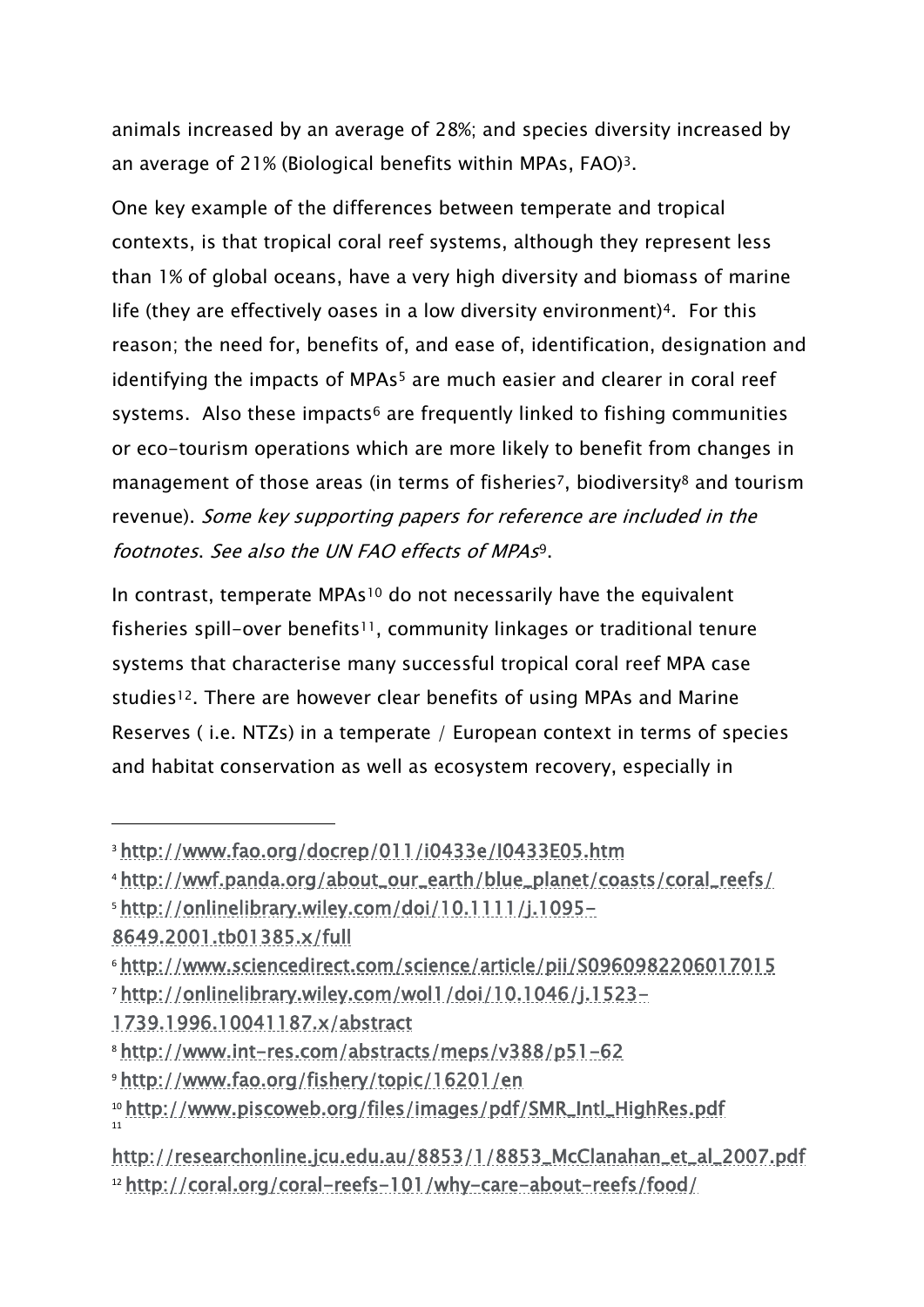conjunction with wider fisheries management systems.<sup>13</sup> For details of an EU wide meta-analysis from 2010 on available impacts and case studies please see: Partnership for Interdisciplinary Studies of Coastal Oceans. 2011. The Science of Marine Reserves (2nd Edition, Europe). www.piscoweb.org. [http://www.piscoweb.org/files/file/science\\_of\\_marine\\_reserves/SMR\\_EU-](http://www.piscoweb.org/files/file/science_of_marine_reserves/SMR_EU-HR.pdf)[HR.pdf](http://www.piscoweb.org/files/file/science_of_marine_reserves/SMR_EU-HR.pdf)

I focus here on the major management issues facing temperate MPAs: in the interest of brevity I have highlighted issues rather than providing an indepth analysis of each issues – there is an overall distinction between Governance issues (including socio-economics) and bio-physical elements (design etc).

Bio-physical and scientific factors:

- Scale management issues will vary depending on the scale of the MPA, the distance from shore and the scale of protection afforded to species and / or habitats.
- Design an inclusive design process which is science-led and developed with key maritime users is essential to create a sense of ownership and by-in for management of the area. Whether the sites within the network are representative of the habitats and ecological features of Wales, or ecologically coherent<sup>14</sup> as a network will also determine how management objectives are linked to other protected areas. A 'zoning' approach for management has proved successful in many instances.
- Climate change<sup>15</sup>, including sea level rise, species and regime shifts and ocean acidification, which present further threats to

<sup>13</sup> [http://www.piscoweb.org/files/file/science\\_of\\_marine\\_reserves/SMR\\_EU-](http://www.piscoweb.org/files/file/science_of_marine_reserves/SMR_EU-HR.pdf)[HR.pdf](http://www.piscoweb.org/files/file/science_of_marine_reserves/SMR_EU-HR.pdf)

<sup>14</sup> <http://icesjms.oxfordjournals.org/content/66/1/22.full>

<sup>15</sup> [http://marineprotectedareas.noaa.gov/pdf/helpful](http://marineprotectedareas.noaa.gov/pdf/helpful-resources/mpas_climate_change_march_2013.pdf)[resources/mpas\\_climate\\_change\\_march\\_2013.pdf](http://marineprotectedareas.noaa.gov/pdf/helpful-resources/mpas_climate_change_march_2013.pdf)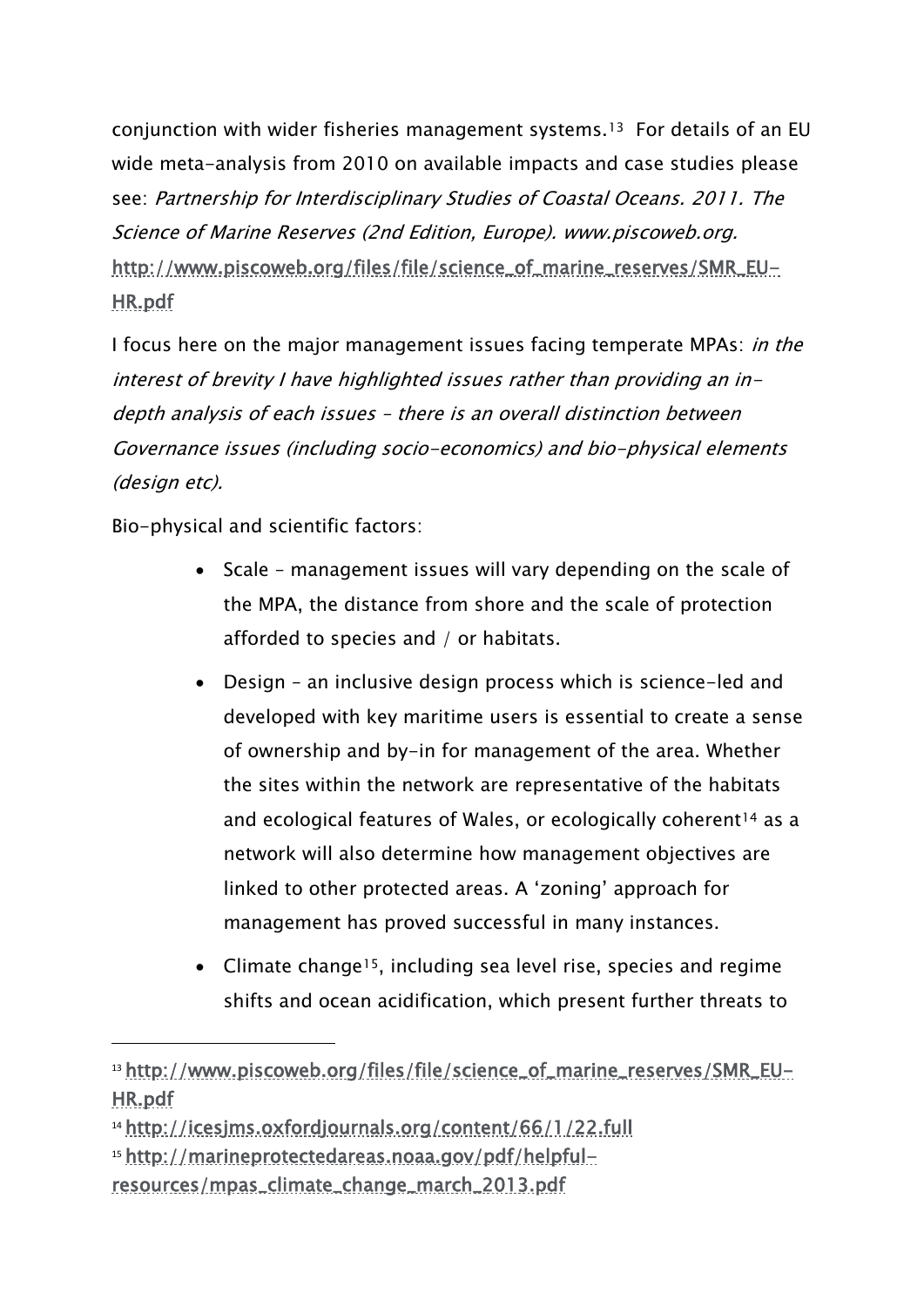the marine environment cannot be mitigated against by using MPAs. However, this is where the cumulative benefits of a global MPA network adds to resilience and the ability for marine systems to withstand further stressors. Therefore the big picture and contribution of cumulative coverage and management of MPAs are important to consider beyond the value of individual sites and national networks.

#### Governance:

#### Economic factors

- Funding MPAs require investment to designate, monitor and enforce. They can in some instances deliver tangible economic benefits, whether through increased fisheries biomass, increased tourism revenue or wider ecosystem service provision, but this is limited to those MPAs which are accessible to the public (divers, fishers or anglers for example). Parts of an ecologically coherent network will also include mud habitats for example, which have a value which is not widely noted or understood by the public, so there is a bias towards public support for sites which contain charismatic species or habitats that are of interest to the public. However this does not mean those are the only sites which need to be designated for a representative network / managed and therefore the science-led network approach is essential.
- Enforcement co-management can lower the costs and increase the compliance with management measures; but a clear riskbased enforcement strategy which is well communicated is essential if management is to lead to improved outcomes as a result of designating an MPA.
- Monitoring baseline data is essential as are annual / multiannual monitoring plans which are consistent and geared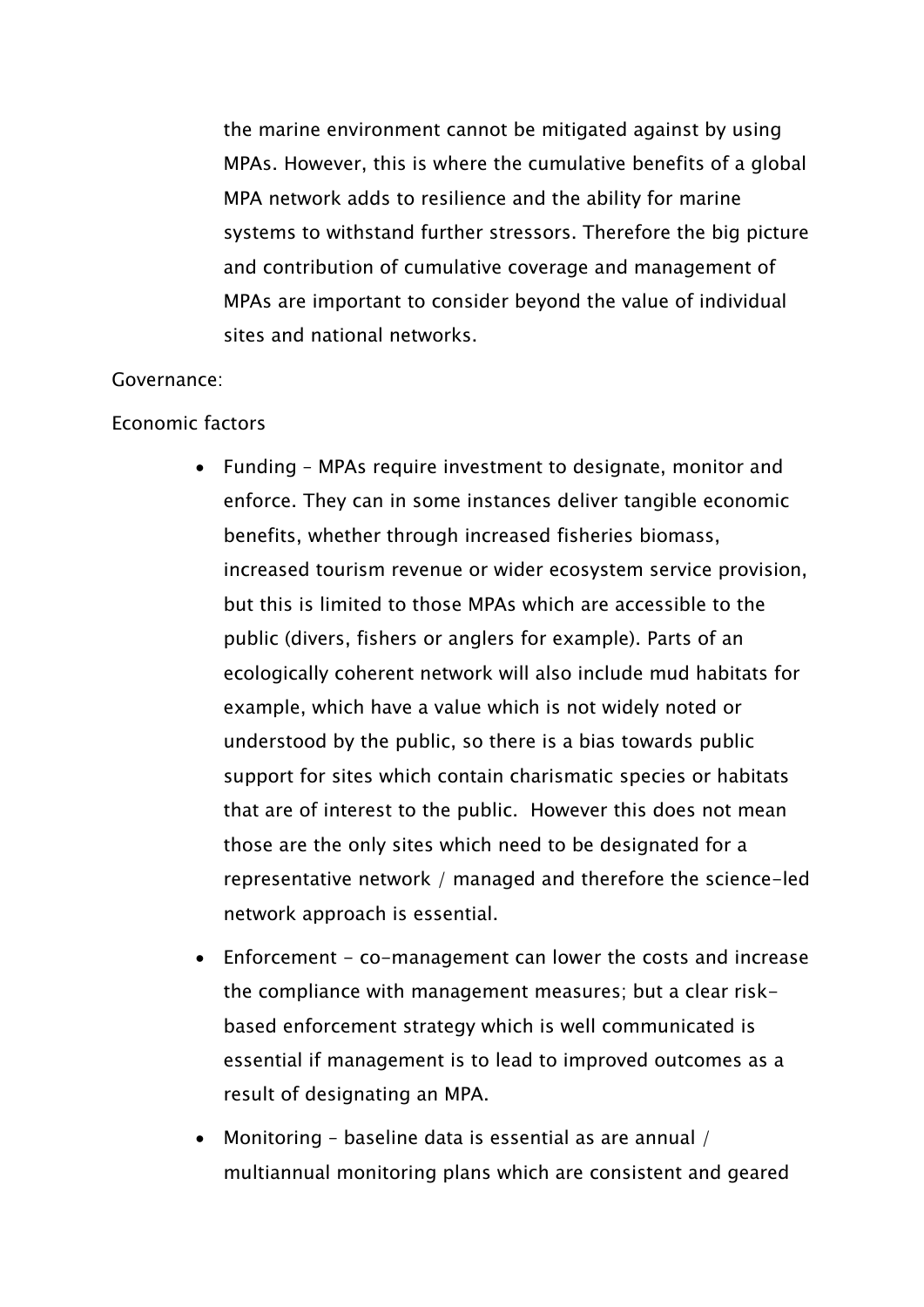towards monitoring the condition of the site, as well as the extent of habitat or species recovery as a result of a NTZ or management that impacts marine industries (such as energy, fishing or aquaculture) as well as other sea users (NB: this could include disturbance by recreational activities for example).

- Economic growth and extractive industries are given primacy in political decisions, for this reason the interests of the marine environment and that of future generations needs to be considered in the designation and management process. There is wider value in having a healthy marine ecosystem and ignoring this in the interest of short term economic return risks further degrading our marine commons.
- Fisheries MPAs are sometimes presented or thought of as fisheries management tool, but that mainly comes from their historical use in the tropics. MPAs should be viewed as a tool which enables spatial management of all (extractive) industries, rather than a focus on fisheries alone – wider fisheries management measures (effort or quota restrictions, minimum sizes and technical gear requirements or licensing are all more effective tools than MPAs for managing fisheries).
- Opportunity for spatial management MPAs allow for spatial management where impacts on habitats and designated species can be used to develop access criteria. Every MPA does not need to be a NTZ, but there needs to be a clear understanding of those impacts that are negative, which need to be reduced or eliminated from the MPA in question.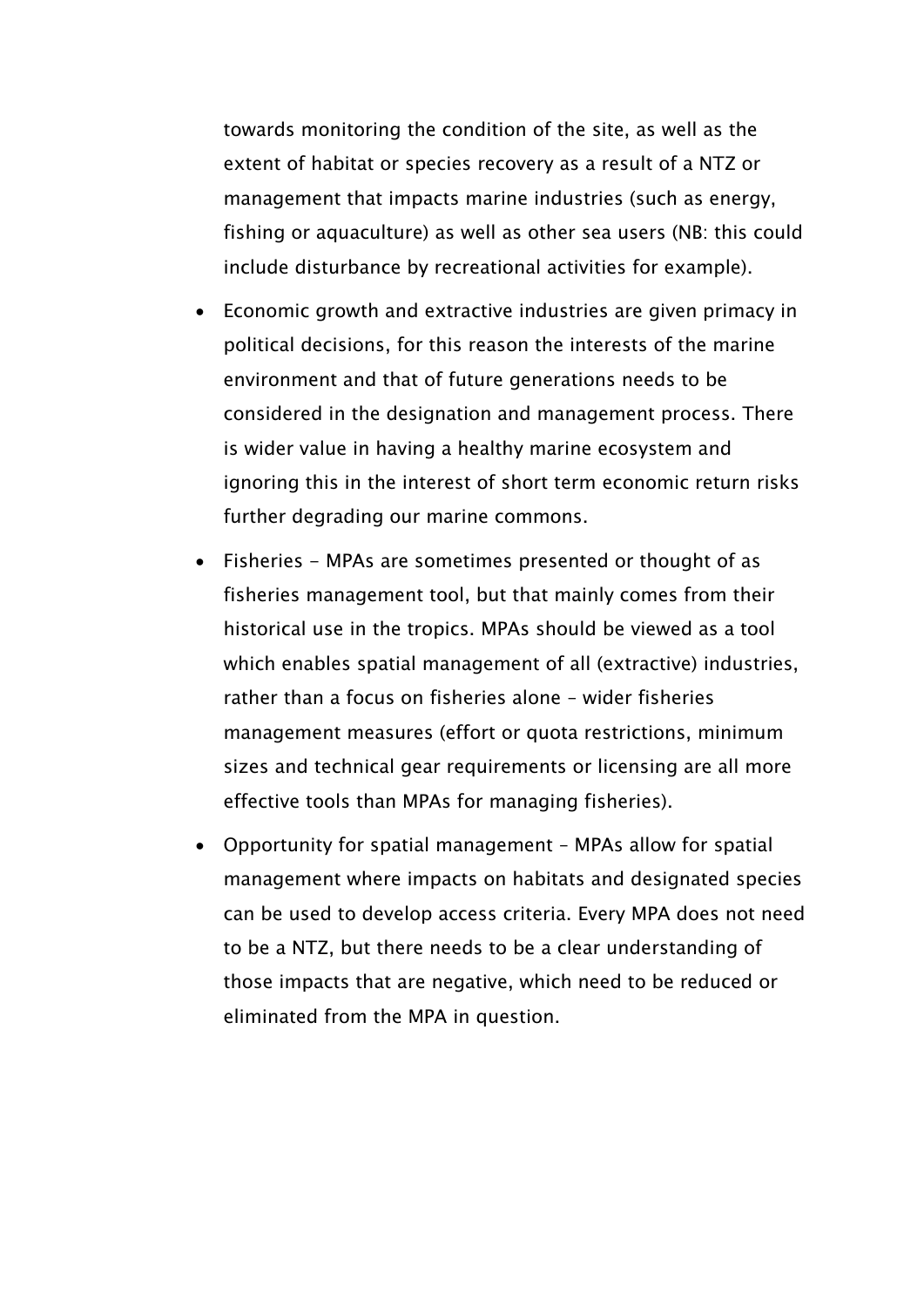#### Social factors

- Governance<sup>16</sup> in its widest sense provides a major sticking point for the success of well-managed MPAs. Who has a place at the table, how decisions are reached, whether there is consensus for management measures and where conflicts between resource users, NGOs and regulators are prevalent - a coherent and equitable governance process which is transparent and well communicated is essential.
- Stakeholders engagement from the outset is essential to create buy-in and understanding of why the site needs protection. An accessible engagement program which is inclusive and considers the key differences among stakeholder groups (e.g. whether representatives are paid to attend meetings or are taking time out of work in order to attend) should be acknowledged and accommodated for / resourced.
- Management approaches: top down v bottom  $up<sup>17</sup>$  management characterises the main split between approaches. In reality both need to play a part as the science led, objective process of determining which sites need to be considered in the network is top-down, but user groups or membership organisations may help in developing management in a bottom-up manner. A management approach which is flexible and open is therefore important.
- Paper parks / perception / outreach / buy-in: A risk exists that sites are designated to meet International and national requirements but that the management measures are not decided upon for a long time and not stringently enforced. This created the perception of 'paper parks' which exist only on

 $\overline{a}$ 

<sup>16</sup> <http://www.mpag.info/>

<sup>17</sup> <http://link.springer.com/article/10.1023/A:1020327007975>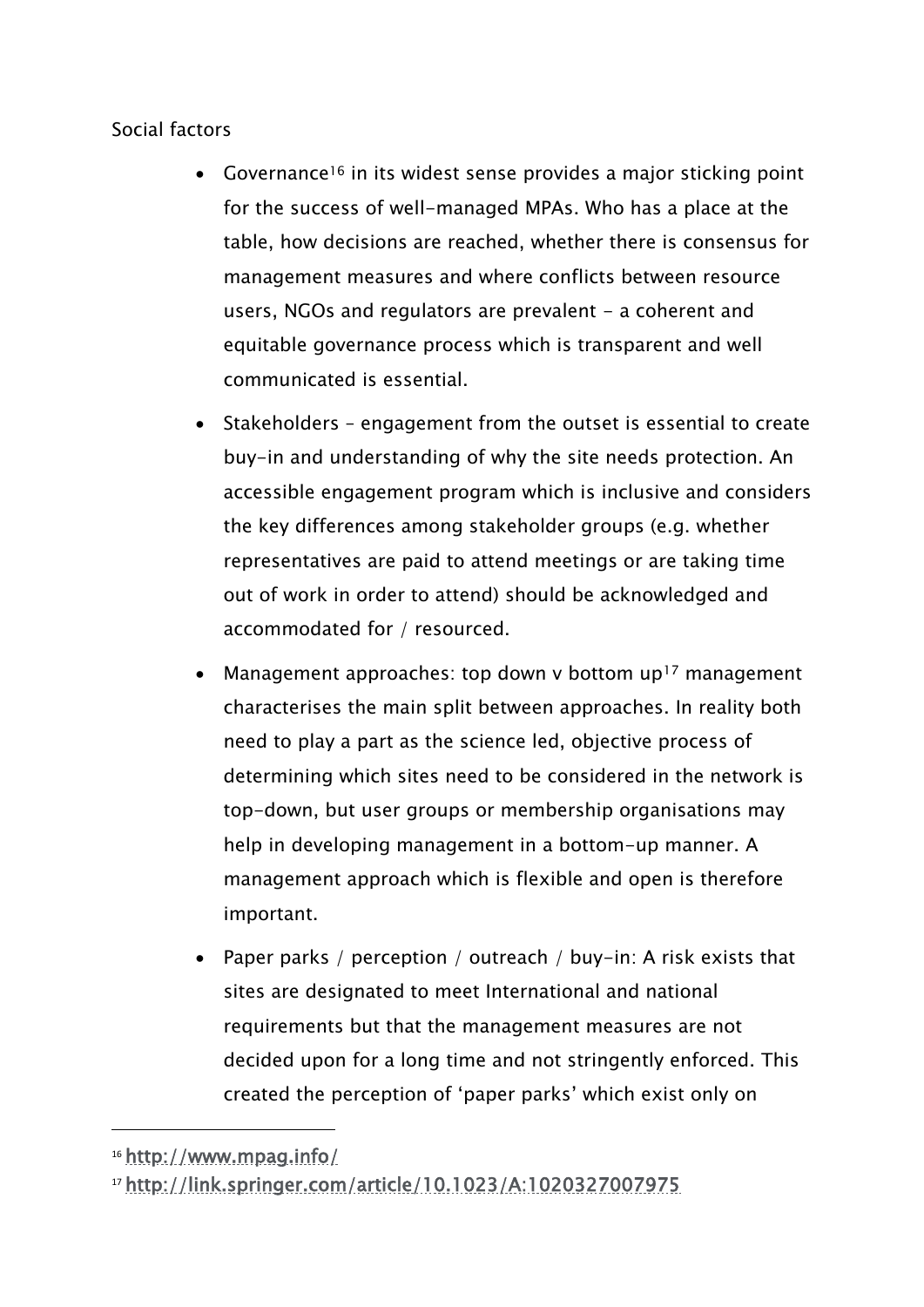paper. In order to generate support and buy-in for management the measures which are proposed need to accompany the initial process of determining which sites are needed for what reasons. Providing a designation and then adding management afterwards risks alienating otherwise supportive groups.

Europe (European Marine Sites – EMS ), no socio-economics are to be taken into account in designation to meet the requirements for the Natura 2000 network (SPAs and SACs) designated under the Birds Directive and the Habitats Directive. These provide a cornerstone for European designation of Marine Protected Areas (MPAs) and are led by the biological and ecological needs of a network rather than by stakeholder consensus.18 This is an essential difference between the EU and UK process. It is worth noting that the EU Habitats and Birds Directives recently underwent thorough reviews and have repeatedly been shown to be fit for purpose19.

The European Environment Agency paper 'Marine protected areas in Europe's seas — An overview and perspectives for the future' (2015) <http://www.eea.europa.eu/publications/marine-protected-areas-in-europes> is an essential supporting document which is not addressed in detail here

However, it is worth highlighting the recommendations in brief:

- 'Europe needs to implement a modern, holistic approach to MPA design, management and evaluation, if EU MPA networks are to reach their potential in protecting marine biodiversity.
- The ecosystem-based approach introduced by the MSFD [Marine Strategy Framework Directive] and the CFP [Common Fisheries Policy] provides an opportunity to employ a holistic approach towards designing and managing MPA networks in Europe's seas.

<sup>18</sup> [http://biodiversity.europa.eu/topics/protected-areas/marine-protected](http://biodiversity.europa.eu/topics/protected-areas/marine-protected-areas)[areas](http://biodiversity.europa.eu/topics/protected-areas/marine-protected-areas)

<sup>19</sup> **[http://ec.europa.eu/environment/nature/legislation/fitness\\_check/index\\_en.htm](http://ec.europa.eu/environment/nature/legislation/fitness_check/index_en.htm)**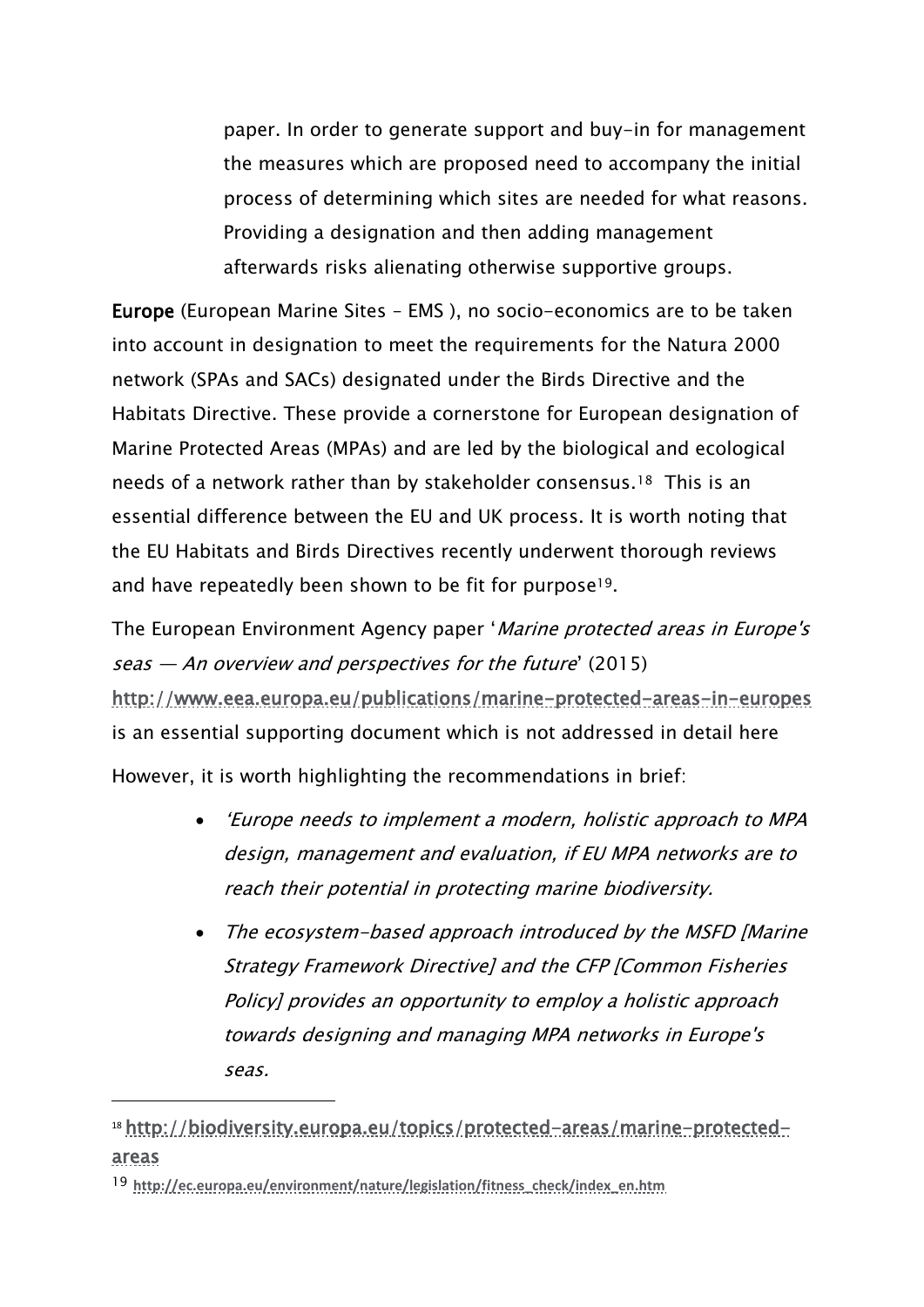Only comprehensively managed MPAs and MPA networks can help accomplish the visions and objectives of existing EU policies and legislation i.e. halting the loss of biodiversity.'

UK - MPAs are intended to meet wider international commitments, including the Convention on Biological Diversity (CBD), and contribute to achieving the Good Environmental Status (GES) required by the EU Marine Strategy Framework Directive (MSFD).The UK Government has committed itself to developing a UK-wide well-managed and ecologically coherent network of MPAs (which includes EMS and Marine Conservation Zones MCZs designated under the Marine and Coastal Access Act MACAA - 2009), which would include more than 25% of English waters (*including those under the Secretary* of State until the Wales Bill due in 2018) by 2016. MCZs can and do consider socio-economics and this has impacted the number and order of designations of MCZs due to the perceived impact on industry (from fisheries to energy). This is clear weakness in the process in terms of what it can deliver biologically, when a key driver is acceptability to marine resource users (oil and gas, aggregates, fisheries etc), rather than a science led decision process. It is inherently political.<sup>20</sup>

UK specific issues: (NB: points related to devolution and Brexit are dealt with in Q2)

• Simply 'maintaining' features in their current state is not an ambitious target, as many UK marine ecosystems are in a degraded condition. The conservation objectives for MCZs could be set to 'recover', in order to ensure that the condition improves over time, rather than remaining static or degrading further and wider impacts such as climate change and invasive species have an impact.<sup>26</sup>

[http://www.publications.parliament.uk/pa/cm201415/cmselect/cmenvaud/](http://www.publications.parliament.uk/pa/cm201415/cmselect/cmenvaud/221/221.pdf) [221/221.pdf](http://www.publications.parliament.uk/pa/cm201415/cmselect/cmenvaud/221/221.pdf)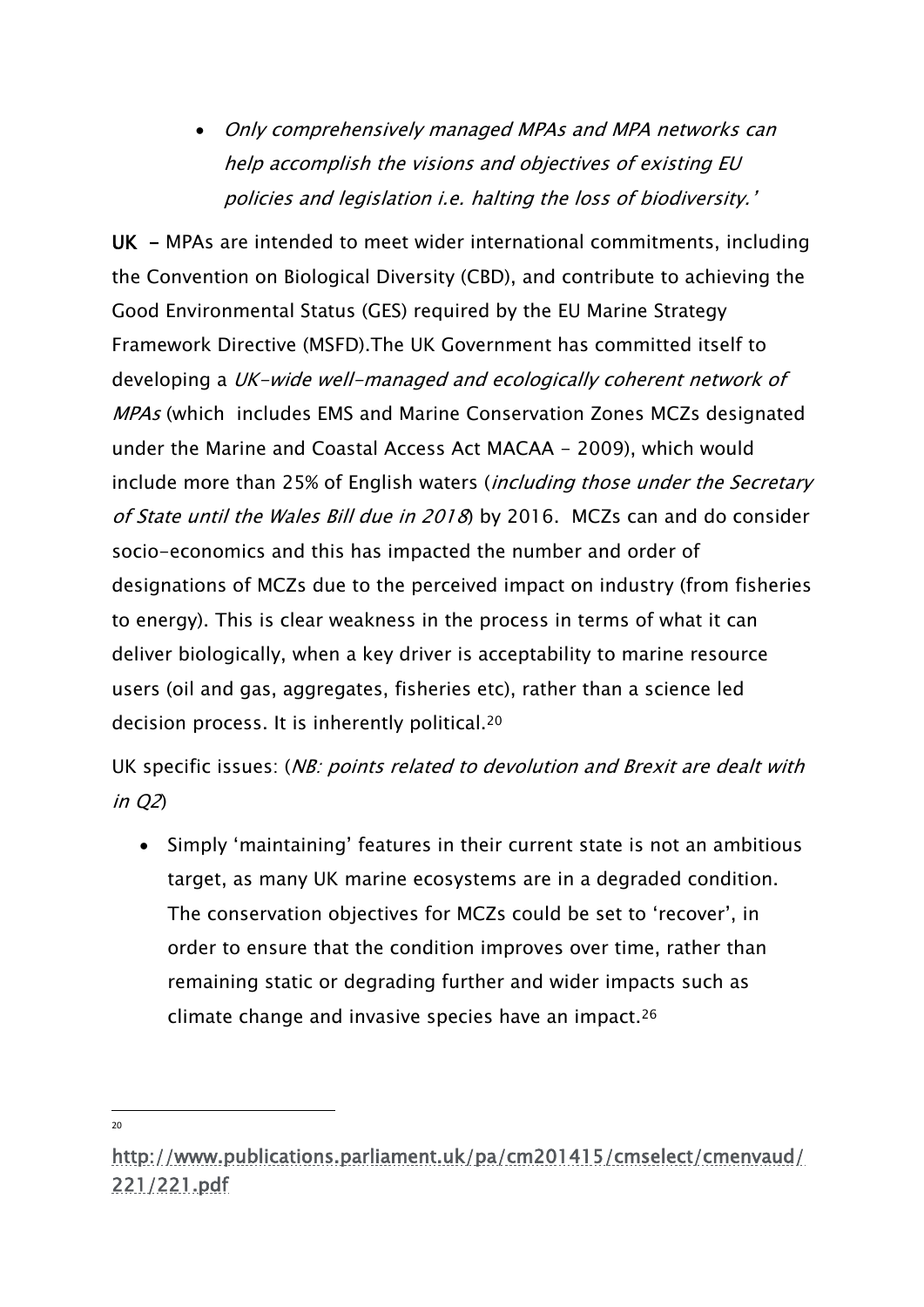- A lack of reference area NTZs / marine reserves a major shortcoming of the UK MPAs is the lack of reference areas. Without a clear understanding of ecosystem and species recovery in the absence of anthropogenic impacts, the wider opportunity and value of using and managing MPAs will never for realised. Beyond that, the perception of paper parks where business as usual can continue risks alienating stakeholder groups which are otherwise supportive of MPAs.
- Management developing management measures after the designation of sites has caused problems. A lack of clarity about how the measures were agreed and who has shaped them is also proving to be problematic for regulators. There are multiple examples from the UK MCZ process where reaching a broad consensus about what management should support a site's designation would have been helpful. This could be improved by providing likely scenarios or indications of what suggested management would be, before designating the site. Welsh Government policy requires that the draft conservation objectives of EMSs are included in the consultation documents.
- Enforcement funding and stringency of enforcement has been criticised for the UK MPA process.
- Systemic management issues the feature by feature approach to management is problematic for a number of reasons; in an MPA multiple features share a space and looking at the impacts in this way, rather than holistically makes management unclear, possibly incoherent and more complicated. A site level or sectoral basis would have been easier to develop.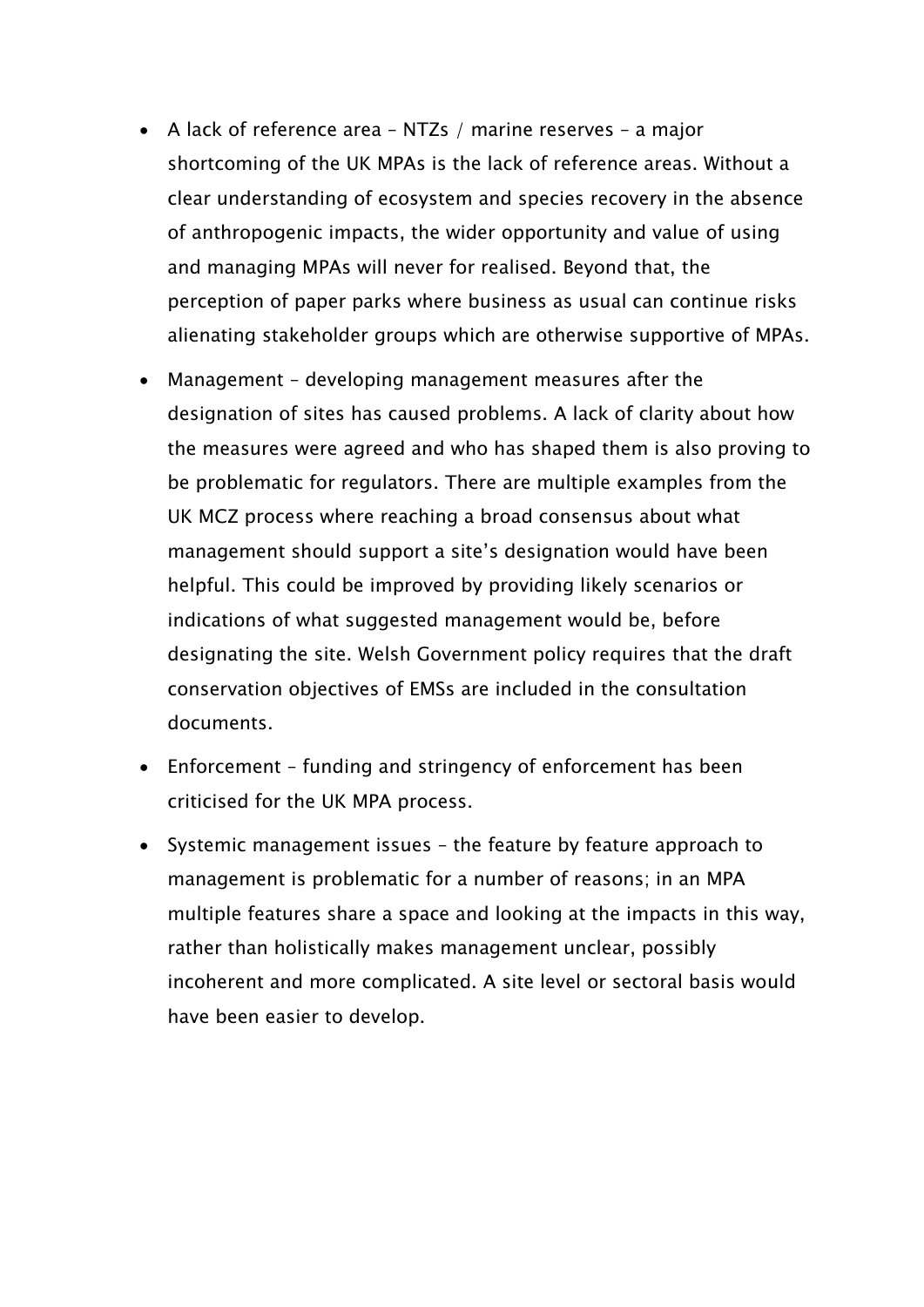- Fisheries most other marine industries impacts are assessed via EIAs, but Defra's 'revised approach'<sup>21</sup> to fisheries still does not have the same requirements for fisheries. This is problematic in terms of gaining stakeholder support from those who want a level playing field.
- MPAs are mainly designated within the 6nM limit– this has a disproportionate impact on the budget, planning and capacity for inshore regulators versus the MMO. It also disproportionately affects the inshore fishing fleet, although higher in terms of vessel numbers, they have a lower fishing capacity and generally use static gear so it is questionable whether this approach makes scientific sense or can be justified as strategic, rather than just easier or quicker to apply.
- Marine licensing in the UK is only reactive, when a plan or project is developed – but there is no overarching plan. Management regimes rest on licensing, but this does not follow a systemic, strategic plan <sup>22</sup> which contributed to the problems outlined above.
- Austerity (Defra. MMO23) is a major barrier to effective management, research, monitoring and enforcement.
- Deregulation / voluntary measures<sup>24</sup> the risk of deregulation and adopting soft voluntary measures rather than clear legally binding measures is a major concern and in combination with austerity measures makes the risks of paper parks significant, thereby eroding

<sup>23</sup> [https://www.theguardian.com/environment/2016/may/30/action-](https://www.theguardian.com/environment/2016/may/30/action-against-illegal-fishing-falls-after-cuts-at-enforcement-agency)

<sup>21</sup> [https://www.gov.uk/government/publications/revised-approach-to-the](https://www.gov.uk/government/publications/revised-approach-to-the-management-of-commercial-fisheries-in-european-marine-sites-overarching-policy-and-delivery)[management-of-commercial-fisheries-in-european-marine-sites](https://www.gov.uk/government/publications/revised-approach-to-the-management-of-commercial-fisheries-in-european-marine-sites-overarching-policy-and-delivery)[overarching-policy-and-delivery](https://www.gov.uk/government/publications/revised-approach-to-the-management-of-commercial-fisheries-in-european-marine-sites-overarching-policy-and-delivery)

<sup>22</sup> Environmental Audit Committee **Tuesday 10 January 2017** - Marine Protection Areas Revisited **[http://www.parliament.uk/business/committees/committees-a-z/commons](http://www.parliament.uk/business/committees/committees-a-z/commons-select/environmental-audit-committee/news-parliament-2015/marine-protected-areas-revisited-ev2-16-17/)[select/environmental-audit-committee/news-parliament-2015/marine-protected-areas-revisited](http://www.parliament.uk/business/committees/committees-a-z/commons-select/environmental-audit-committee/news-parliament-2015/marine-protected-areas-revisited-ev2-16-17/)[ev2-16-17/](http://www.parliament.uk/business/committees/committees-a-z/commons-select/environmental-audit-committee/news-parliament-2015/marine-protected-areas-revisited-ev2-16-17/)**

[against-illegal-fishing-falls-after-cuts-at-enforcement-agency](https://www.theguardian.com/environment/2016/may/30/action-against-illegal-fishing-falls-after-cuts-at-enforcement-agency)

<sup>24</sup> [http://www.pembrokeshiremarinecode.org.uk/wp-](http://www.pembrokeshiremarinecode.org.uk/wp-content/uploads/2011/12/WEL-Voluntary-Marine-Management-2011.pdf)

[content/uploads/2011/12/WEL-Voluntary-Marine-Management-2011.pdf](http://www.pembrokeshiremarinecode.org.uk/wp-content/uploads/2011/12/WEL-Voluntary-Marine-Management-2011.pdf)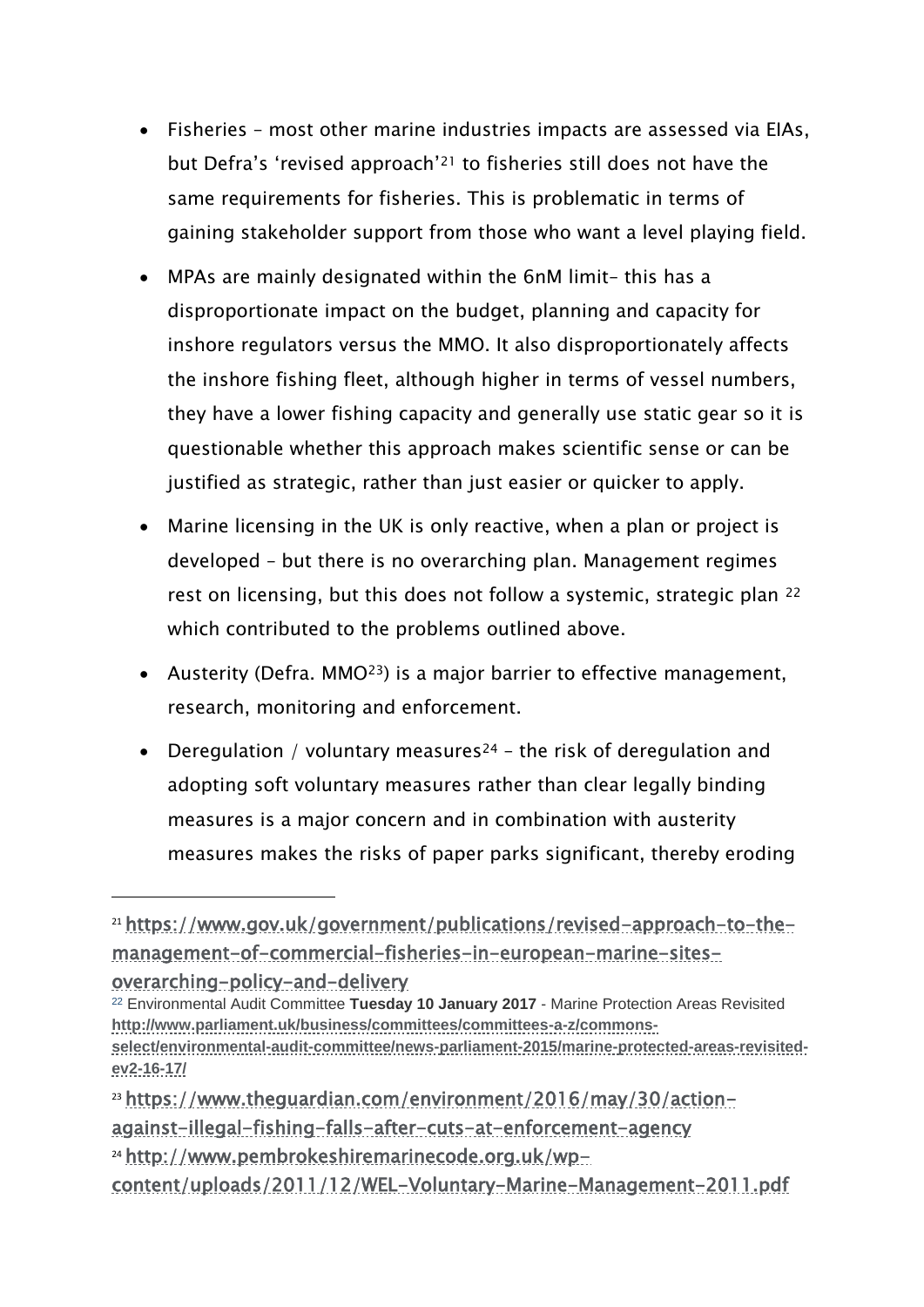the opportunities provided by recovering marine ecosystems for current and future generations.

• Selections were criticised  $25$  from all sides, this could be reduced by a science-led inclusive process from the outset, which is framed by a clear strategy and plan.

#### Wales

- Inconsistency and lack of clear communication has been noted by multiple stakeholder groups as the major problem.
- There is also no agreed definition of what a coherent network of MPAs will look like (this is a wider issue for the MPA network within the entire OSPAR region as well).<sup>26</sup>
- Assessing the impacts of fishing activities in Welsh MPAs<sup>27</sup>, has shown some features to be vulnerable to particular fishing activities – however, it remains unclear when the Welsh Government intends to limit and/or prevent these fishing activities.
- Austerity (NRW cuts) is major barrier to effective management, research, monitoring and enforcement.
- Government should work with local authorities to encourage and support communities that wish to play a leading role in managing their coastal and marine environment, for example through community-led MPAs. Newly created areas should follow scientific and expert advice

[http://www.publications.parliament.uk/pa/cm201415/cmselect/cmenvaud/](http://www.publications.parliament.uk/pa/cm201415/cmselect/cmenvaud/221/221.pdf) [221/221.pdf](http://www.publications.parliament.uk/pa/cm201415/cmselect/cmenvaud/221/221.pdf)

<sup>26</sup> [http://www.assembly.wales/Laid%20Documents/GEN-LD9645%20-](http://www.assembly.wales/Laid%20Documents/GEN-LD9645%20-%20Report%20to%20the%20National%20Assembly%20for%20Wales%20on%20Marine%20Protected%20Areas%20in%20Wales-06022014-253588/gen-ld9645-e-English.pdf) [%20Report%20to%20the%20National%20Assembly%20for%20Wales%20on%20](http://www.assembly.wales/Laid%20Documents/GEN-LD9645%20-%20Report%20to%20the%20National%20Assembly%20for%20Wales%20on%20Marine%20Protected%20Areas%20in%20Wales-06022014-253588/gen-ld9645-e-English.pdf) [Marine%20Protected%20Areas%20in%20Wales-06022014-253588/gen](http://www.assembly.wales/Laid%20Documents/GEN-LD9645%20-%20Report%20to%20the%20National%20Assembly%20for%20Wales%20on%20Marine%20Protected%20Areas%20in%20Wales-06022014-253588/gen-ld9645-e-English.pdf)[ld9645-e-English.pdf](http://www.assembly.wales/Laid%20Documents/GEN-LD9645%20-%20Report%20to%20the%20National%20Assembly%20for%20Wales%20on%20Marine%20Protected%20Areas%20in%20Wales-06022014-253588/gen-ld9645-e-English.pdf)

<sup>27</sup> [https://naturalresources.wales/about-us/our-projects/assessing-welsh](https://naturalresources.wales/about-us/our-projects/assessing-welsh-fishing-activities/?lang=en)[fishing-activities/?lang=en](https://naturalresources.wales/about-us/our-projects/assessing-welsh-fishing-activities/?lang=en)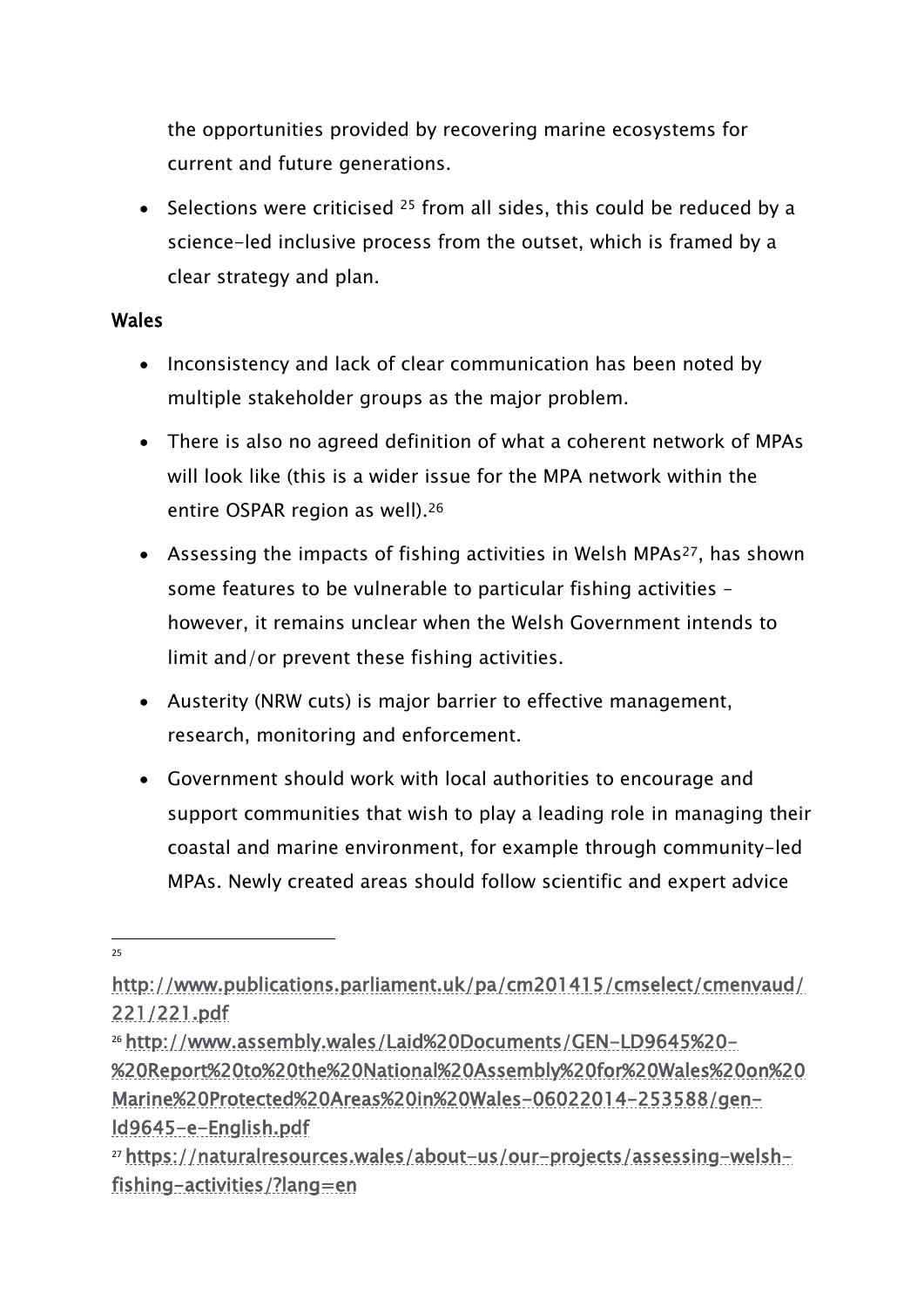on design, implementation, and management principles. Local areas can lead the creation and management of MPAs close to their coast by bringing together local tourism businesses, scientists, and marine managers to create strategies in line with the particular needs of protected areas and species.<sup>28</sup>

• The forthcoming Wales Bill (passing the conservation duty in offshore waters as a devolved responsibility to the Welsh Government - due 2018 after multiple delays) also means there is a grey area where no discussions are being driven forward about how to designate habitats and species in this offshore area. This reinforces the need for crossborder collaboration for the wider benefit of the marine environment.

# (2) What are the potential implications on marine biodiversity of the UK's decision to leave the European Union?

- To deliver a truly integrated ecosystem-based management for Welsh waters will require political will and also the collective implementation of the Environment (Wales) Act, Well-being of Future Generations (Wales) Act and Marine and Coastal Access Act (MACAA, 2009).
- The need for MPAs has not changed as a result of the EU referendum. Nor has the global / EU context within which UK commitments to MPAs were made. For the UK to ensure that the progressive marine policies and marine protection is not lost as a result of the Government decision to leave the EU following the 2016 referendum, it is essential that the UK and devolved Governments build on all the environmental protections that have come from Europe and add to that ambition. The UK can become a global leader in marine conservation measures and develop a thriving coastal economy. Following the 20 point Action Plan in NEFs Blue New Deal, coastal UK economies rely on healthy marine environment which could support 160,000 additional jobs and £7.2

<sup>28</sup> <http://neweconomics.org/2016/11/turning-back-to-the-sea/>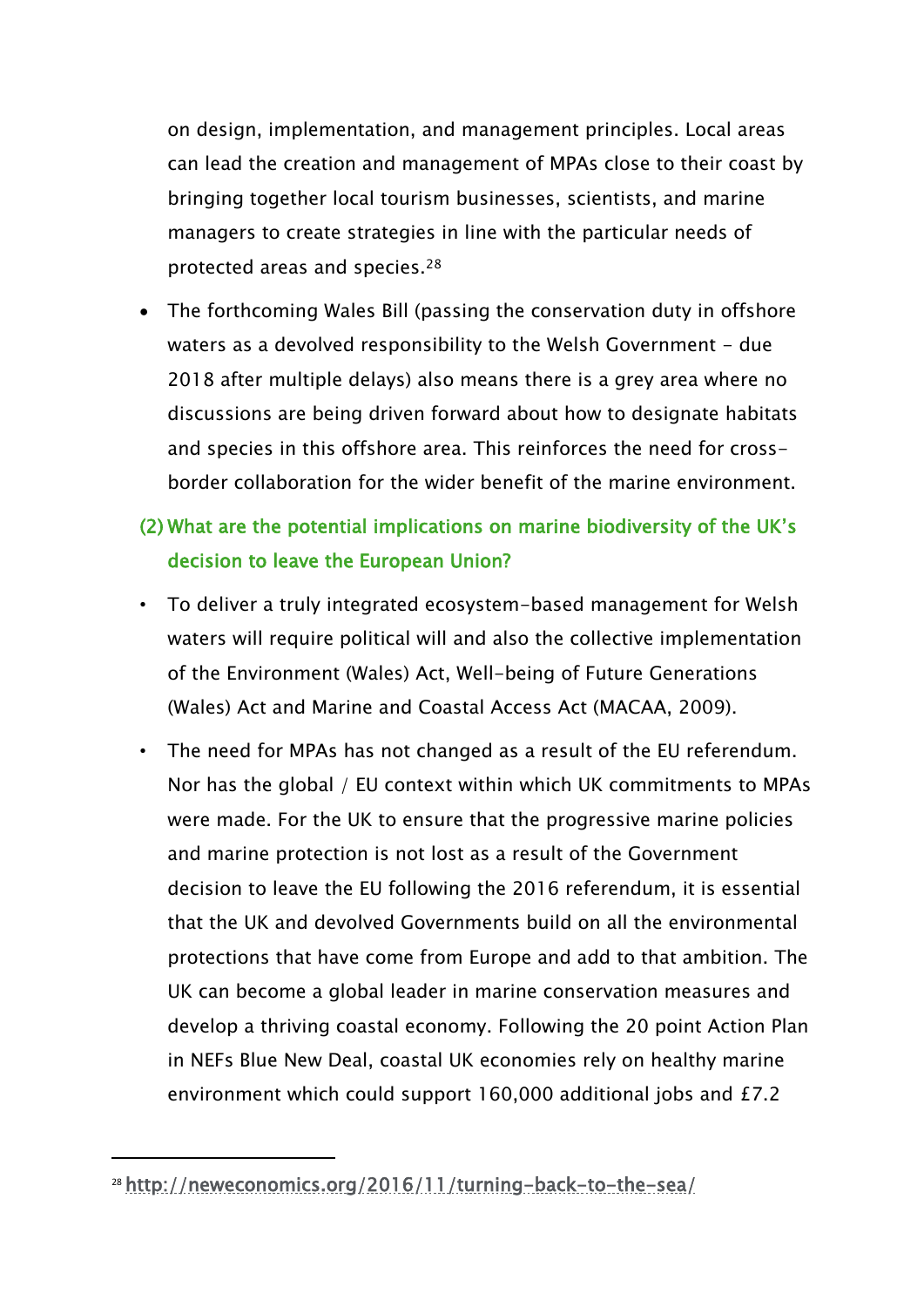billion additional income in coastal Local Authorities.<sup>29</sup> This potential can only be realised when the marine environment is in a healthy state and MPAs play a role in improving that overall ecosystem health and resilience.

- We are an island nation and the marine environment is a crucial underpinning our economy and society, and we must secure and restore its health for future generations. The UK Government and Devolved Administrations have a shared vision of "clean, healthy, safe, productive and biologically diverse oceans and seas"<sup>30</sup>. On leaving the EU, it is imperative that they work together to create new laws that will deliver this vision and become a global leader in ecosystem based management in the marine environment: the Well-being of Future Generations Acts in Wales, provides a major opportunity to turn this commitment into a meaningful change for Welsh waters as the economic, social, cultural and environmental wellbeing can be linked to marine plans and (coastal) MPAs.
- Key pieces of UK legislation such as the Wildlife and Countryside Act (WCA, 1981) and the Marine and Coastal Access Act (MCAA, 2009) will still form important pieces of primary legislation protecting and managing the marine environment. Together with the Marine Policy Statement (MPS) adopted by all the devolved administrations it is unlikely these marine policy instruments will change in the near future – but there is a risk that they may be withdrawn in the future.
- The devolved administrations should ensure that whatever the wider implications of leaving the EU, they maintain, enhance and ensure the existing levels of legal protection and management for all MPAs. It is also crucial to retain the *precautionary principle* / approach in the

 $\overline{a}$ 

<sup>29</sup> <http://neweconomics.org/2016/11/turning-back-to-the-sea/> <sup>30</sup> The UK Marine Policy Statement, "**[Safeguarding our Seas: A Strategy for the](https://www.gov.uk/government/uploads/system/uploads/attachment_data/file/69321/pb6187-marine-stewardship-020425.pdf)  Conservation and Sustainable [Development of our Marine Environment](https://www.gov.uk/government/uploads/system/uploads/attachment_data/file/69321/pb6187-marine-stewardship-020425.pdf)**" Department for Environment, Food & Rural Affairs, March 2011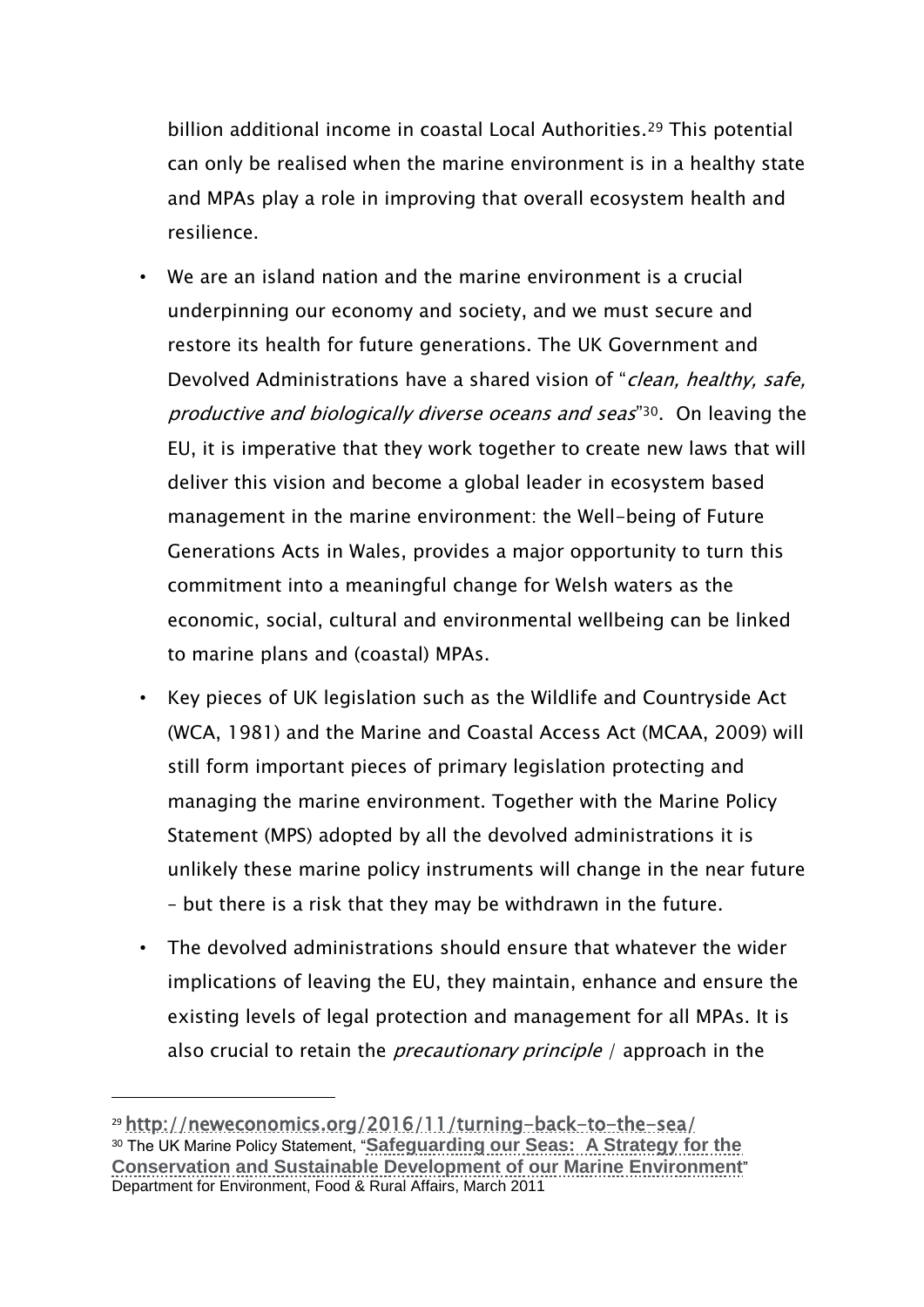assessment impacts on the marine environment, as Article 6 of the Habitats Directive requires.<sup>31</sup>

- The most straightforward approach post Brexit would be for the UK to adopt all relevant EU legislation into UK law (which has taken 40 years to establish), until key government departments have been able to review and adopt UK specific legislation. If the UK is not bound by the European Court of Justice (ECJ) and not liable to infraction for infringements of the EU Birds and Habitats Directives there is a major risk to the health of our marine environment and the successful management of MPAs designated as EMSs. UK specific legislation covering these EMS would depend on the political will of the elected governments. NB: the majority of MPAs in Wales are designated under the EU nature directives
- EU legislation has created MPAs, but regulations can be complex and often are not clearly communicated. A new legal framework and supporting regulations - alongside enforcement powers - must include international commitments to protect marine habitats and species and enable the management of shared resources in cooperation with international partners (this relates very strongly to fisheries). The devolved administrations must also deliver non-EU commitments on MPAs (under the CBD - Convention on Biological Diversity Aichi target >10% of seas to be covered by well-managed MPAs), as well as the delivery of a coherent and well-managed network of MPAs under the OSPAR Convention, as well as wider fisheries management issues which impact on the marine environment. <sup>32</sup>

 $\overline{a}$ 

<sup>31</sup> [http://www.wwf.org.uk/updates/future-uk-seas](http://scanmail.trustwave.com/?c=6600&d=rsH82BpSqDO6svgqVeseYSeScdA4DDMDi7zE5PtISw&s=635&u=http%3a%2f%2fwww%2ewwf%2eorg%2euk%2fupdates%2ffuture-uk-seas)

<sup>32</sup> **[http://www.wwf.org.uk/updates/future-uk-seas](http://scanmail.trustwave.com/?c=6600&d=rsH82BpSqDO6svgqVeseYSeScdA4DDMDi7zE5PtISw&s=635&u=http%3a%2f%2fwww%2ewwf%2eorg%2euk%2fupdates%2ffuture-uk-seas)**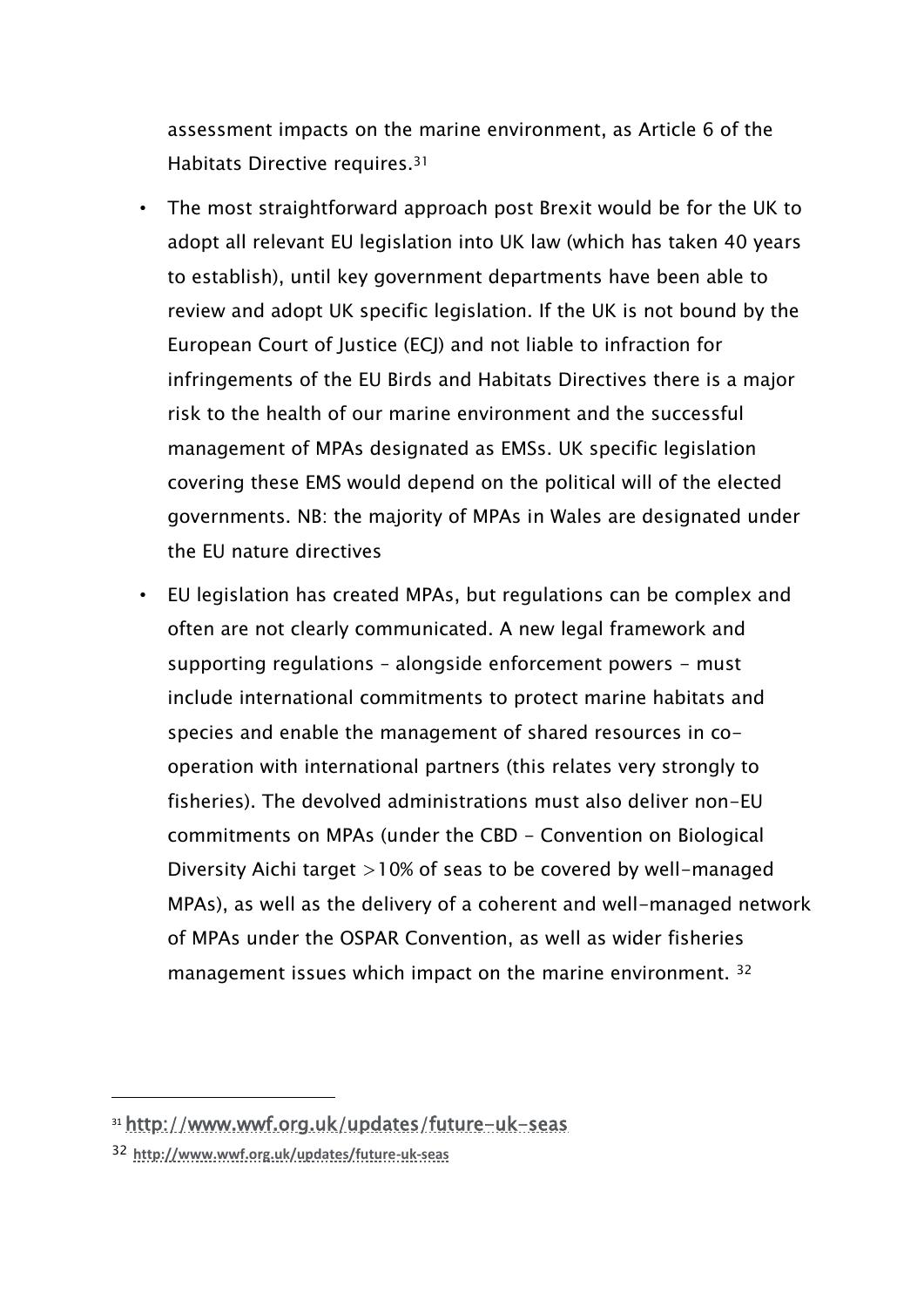Delivering sustainable fisheries management: A sustainable future for UK seas - A briefing for policy makers following the EU referendum (January 2017)<sup>33</sup> – excerpt provided below:

- 'Specific protections: the creation and effective management of an Ecologically Coherent Network of Marine Protected Areas (MPAs). These need to be well managed to achieve each MPA's conservation objectives, with fishing and other maritime activities restricted where they could be damaging.
- Effective monitoring and enforcement: measures to ensure compliance and high levels of confidence in the achievement of domestic and international policy objectives, including combatting Illegal, Unreported, and Unregulated (IUU) Fishing.
- Good governance: development and implementation of new laws should include clear processes for engagement of stakeholders, involving scientists, NGOs and industry representatives with a wide range of perspectives, in line with the UK's international commitments under the [Aarhus Convention](http://www.unece.org/env/pp/introduction.html).' 34

## Key implications of leaving the EU

#### Legislative

-

• 80% of UK environmental legislation is shaped by the EU and will need to be replaced, adopted or modified upon leaving the EU. Implications of this are elaborated with reference to the recent House of Commons Environmental Audit Committee - The Future of the Natural Environment after the EU Referendum (2017) – key excerpts

<sup>33</sup> [http://www.wwf.org.uk/sites/default/files/2017-01/WWF1612](http://www.wwf.org.uk/sites/default/files/2017-01/WWF1612%2004%20Green%20Alliance%20A4%204PPFINAL.pdf)  [04%20Green%20Alliance%20A4%204PPFINAL.pdf](http://www.wwf.org.uk/sites/default/files/2017-01/WWF1612%2004%20Green%20Alliance%20A4%204PPFINAL.pdf)

<sup>34</sup> [http://www.wwf.org.uk/sites/default/files/2017-01/WWF1612-](http://www.wwf.org.uk/sites/default/files/2017-01/WWF1612-04%20Green%20Alliance%20A4%204PPFINAL.pdf) [04%20Green%20Alliance%20A4%204PPFINAL.pdf](http://www.wwf.org.uk/sites/default/files/2017-01/WWF1612-04%20Green%20Alliance%20A4%204PPFINAL.pdf)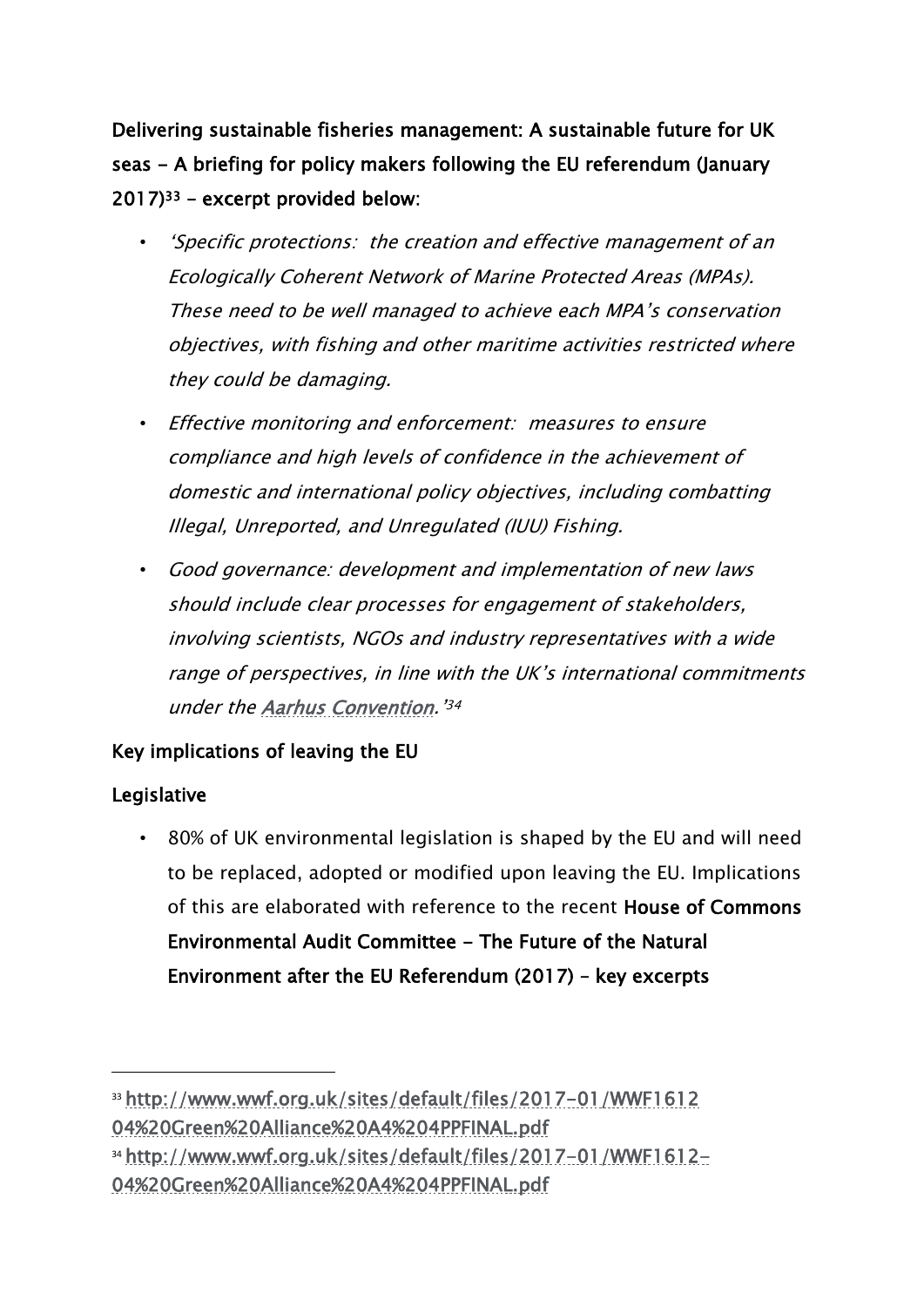[http://www.publications.parliament.uk/pa/cm201617/cmselect/cmen](http://www.publications.parliament.uk/pa/cm201617/cmselect/cmenvaud/599/599.pdf) [vaud/599/599.pdf](http://www.publications.parliament.uk/pa/cm201617/cmselect/cmenvaud/599/599.pdf)

- 'The EU provides a number of strong legislative protections to the UK environment. The Birds and Habitats directives will no longer apply in UK law even if the UK remains in the Single Market, which has the potential for far-reaching negative impacts on the UK environment. The Government should legislate for a new Environmental Protection Act whilst Article 50 negotiations are ongoing to maintain the UK's environmental standards. The Act should be in place before we leave the EU. This would reduce the risk of 'zombie legislation', which is a term which describes EU legislation transposed into UK law which is no longer updated and which can be eroded through statutory instruments with minimal parliamentary scrutiny.'
- The Birds and Habitats directives are at risk even if the UK remains a member of the EEA. Defra must, as part of leaving the EU, ensure that plans for post-EU environmental coordination between the countries of the UK is sufficient to ensure that funding is allocated fairly and transparently, with shared strategic objectives complemented by minimum environmental standards, so that the UK can continue to meet its international obligations. 35
- EU legislation underpins much of the UK environmental protections. The Government needs to ensure that it maintains the strength and range of protection given to the UK's most valuable wildlife sites, particularly around Natura 2000 sites currently defined through EU legislation.'

Scientific - The UK and Wales are likely to lose access to research partnerships and knowledge base as well as guidance in monitoring and enforcement processes as a result of leaving the EU.

<sup>35</sup> **<http://www.publications.parliament.uk/pa/cm201617/cmselect/cmenvaud/599/599.pdf>**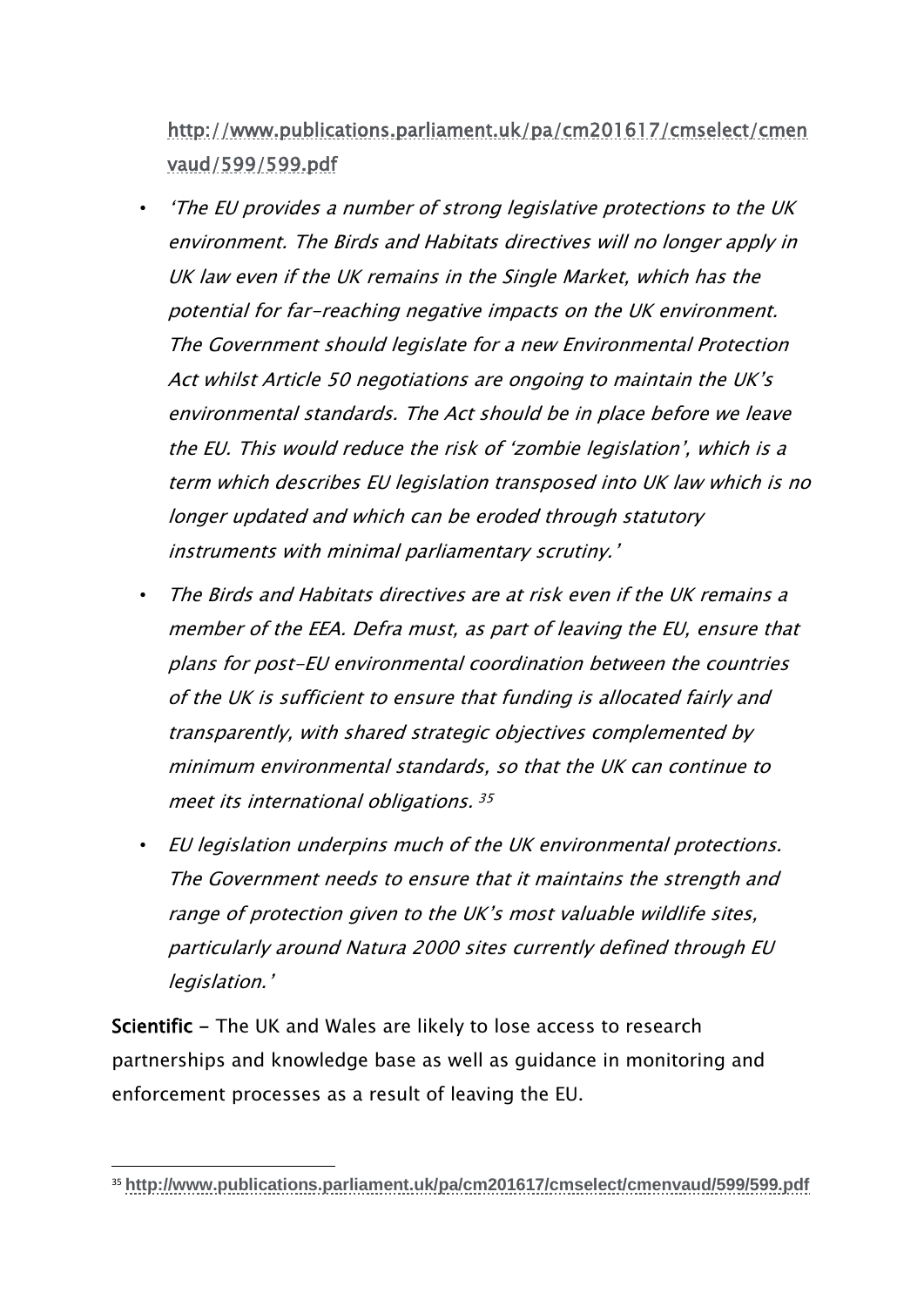### Financial

- The UK and Wales are likely to lose access to financial support for wider marine management e.g. the eventual loss of European Marine Fisheries Fund (EMFF) after 2020. The EMFF includes funding opportunities for the protection of the environment through measures in support of fisheries resources management e.g. transition to Maximum Sustainable Yield (MSY), the introduction of the discards ban, and the adoption of Long Term Management Plans. The EMFF aims to reduce the impact of fisheries/aquaculture on the marine environment, including through support for low impact fishing gear – this loss of funding needs to be met by UK Government commitments.
- Management, restoration and monitoring of Natura 2000 sites and of other marine protected areas are also supported by the EMFF and will be lost upon leaving the EU (after 2020). In addition, the budget for data collection and scientific advice (to increase the number of fish stocks for which scientific advice is available), and fisheries control (to ensure better compliance) has been substantially increased under this latest round of EU EMFF funding.<sup>36</sup> The EMFF scheme help fishermen in the transition to sustainable fishing, support coastal communities in diversifying their economies, finance projects that create new jobs and improve quality of life along European coasts.<sup>37</sup> The UK has €243 million (around £190 million) of the programme which is split between England (€92.1 million), Scotland (€107.7 million) Northern Ireland (€23.5 million) and Wales (€19.7 million). The restoration of marine ecosystems is a priority, money spent on data collection and enforcement

<sup>36</sup> [http://europa.eu/rapid/press-release\\_MEMO-14-](http://europa.eu/rapid/press-release_MEMO-14-311_en.htm?subweb=343)

[<sup>311</sup>\\_en.htm?subweb=343](http://europa.eu/rapid/press-release_MEMO-14-311_en.htm?subweb=343)

<sup>37</sup> [https://www.gov.uk/guidance/european-maritime-and-fisheries-fund](https://www.gov.uk/guidance/european-maritime-and-fisheries-fund-emff-before-you-apply)[emff-before-you-apply](https://www.gov.uk/guidance/european-maritime-and-fisheries-fund-emff-before-you-apply)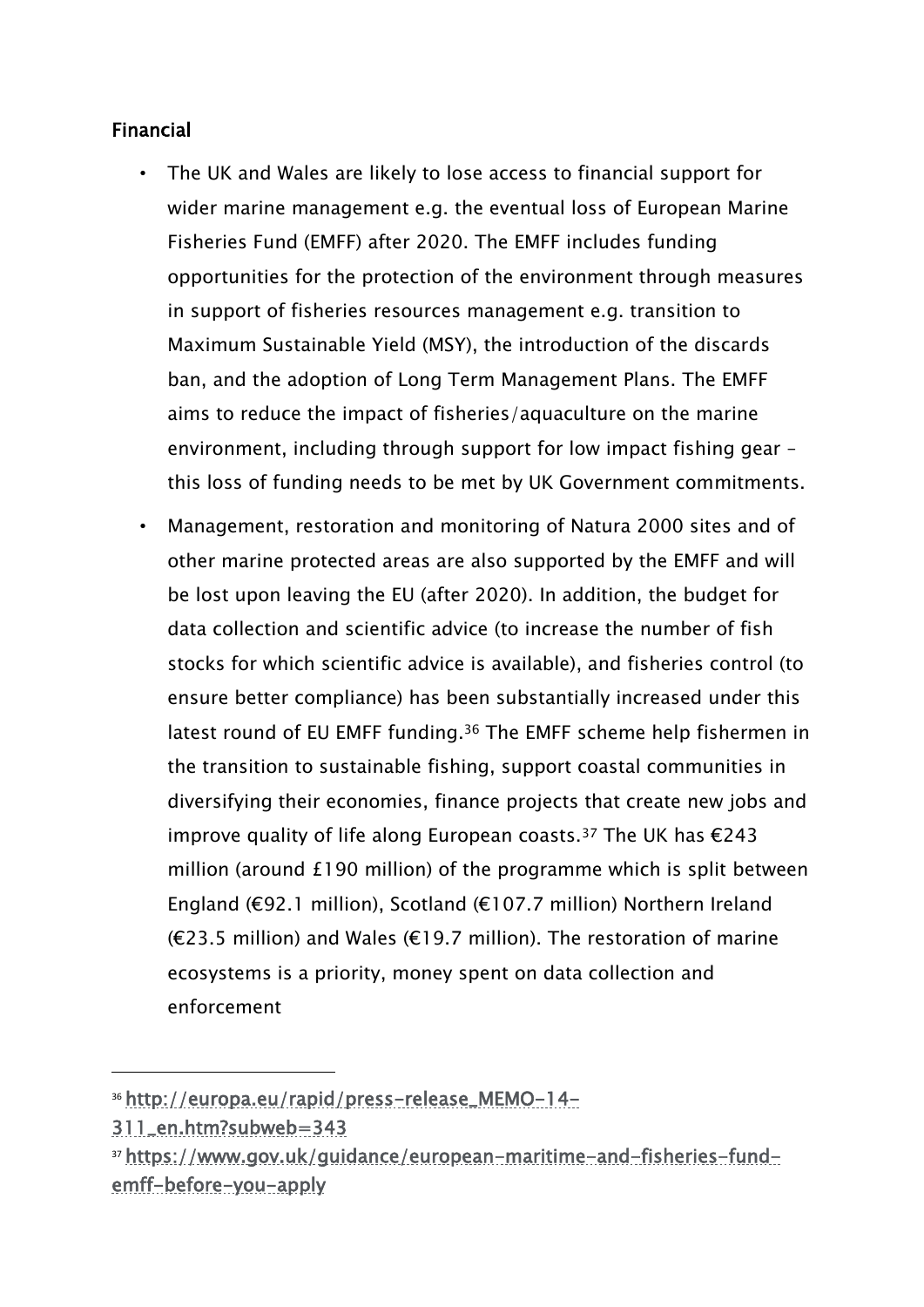Other funding:

-

- The EU LIFE programme, with €3.4 billion of funding available between 2014 and 2016 for projects that address nature and environmental matters and the impact of climate change
- Interreg funding to stimulate cross-border cooperation between EU regions
- The Horizon 2020 research and innovation programme, which has nearly €80 billion of funding available over 7 years (2014 to 2020) across Member States

### (3) What can be done to improve the management of MPAs (in Wales)?

There are currently 125 MPAs in Wales<sup>38</sup>. The management of marine MPAs in Wales is mainly carried out using the consenting process and HRAs (Habitats Regulation Assessments), to control activities with very little in the way of direct intervention such as INNS<sup>39</sup> (invasive / non-native species) removal or restoration. In the past this process has been used to prevent new development but a change in *approach has been noted by some* stakeholders, whereby over the last couple of years with more of a focus on encouraging sustainable development. This relates to the formation of NRW to replace CCW with more economic development outlook. It is essential that the Sustainable Development principles are upheld with regards to future developments.

<sup>38</sup> [http://www.assembly.wales/Laid%20Documents/GEN-LD9645%20-](http://www.assembly.wales/Laid%20Documents/GEN-LD9645%20-%20Report%20to%20the%20National%20Assembly%20for%20Wales%20on%20Marine%20Protected%20Areas%20in%20Wales-06022014-253588/gen-ld9645-e-English.pdf) [%20Report%20to%20the%20National%20Assembly%20for%20Wales%20on%20](http://www.assembly.wales/Laid%20Documents/GEN-LD9645%20-%20Report%20to%20the%20National%20Assembly%20for%20Wales%20on%20Marine%20Protected%20Areas%20in%20Wales-06022014-253588/gen-ld9645-e-English.pdf) [Marine%20Protected%20Areas%20in%20Wales-06022014-253588/gen](http://www.assembly.wales/Laid%20Documents/GEN-LD9645%20-%20Report%20to%20the%20National%20Assembly%20for%20Wales%20on%20Marine%20Protected%20Areas%20in%20Wales-06022014-253588/gen-ld9645-e-English.pdf)[ld9645-e-English.pdf](http://www.assembly.wales/Laid%20Documents/GEN-LD9645%20-%20Report%20to%20the%20National%20Assembly%20for%20Wales%20on%20Marine%20Protected%20Areas%20in%20Wales-06022014-253588/gen-ld9645-e-English.pdf)

<sup>39</sup> <http://www.nonnativespecies.org/index.cfm?pageid=258>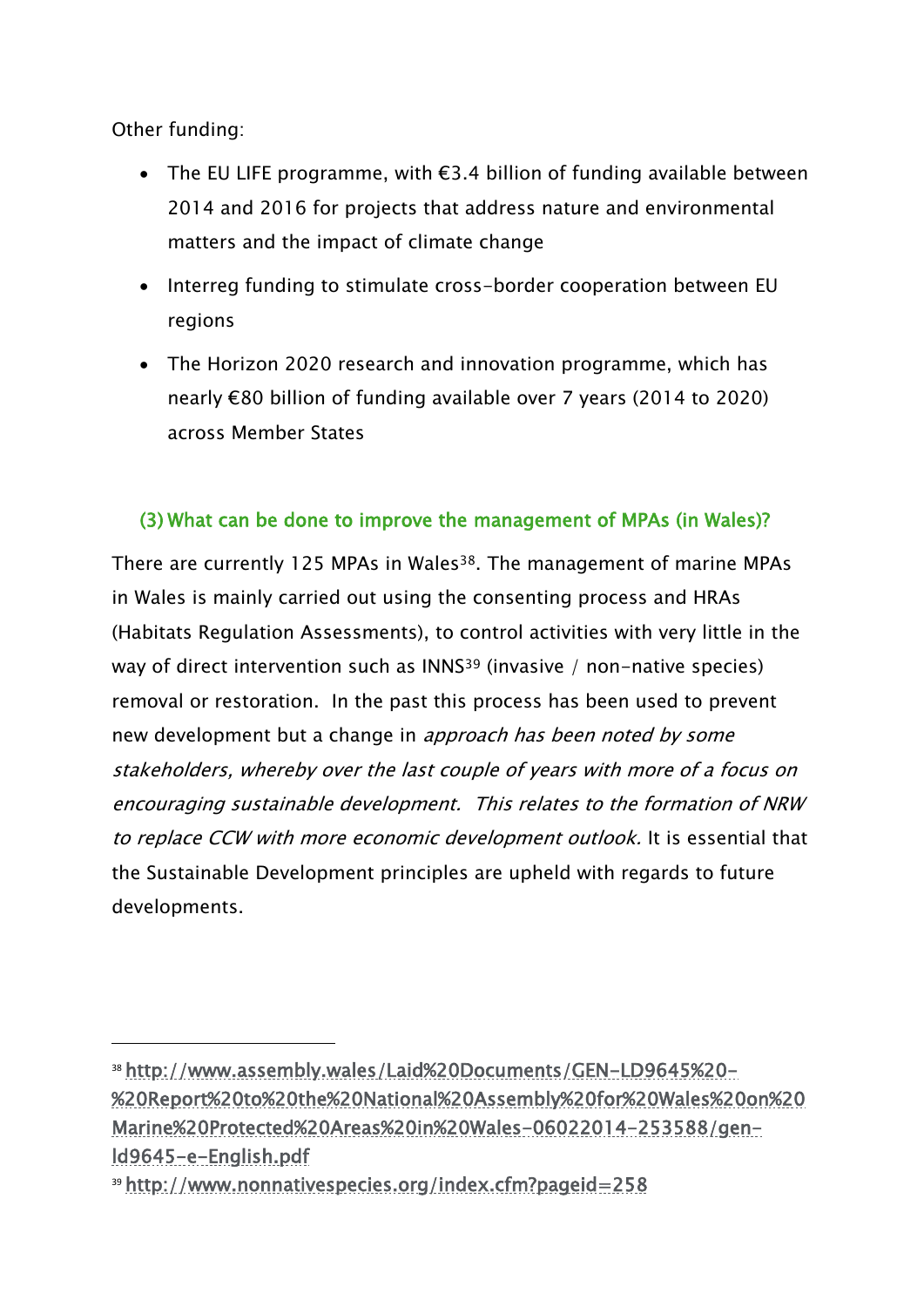According to NRW, improving the effectiveness of MPA management<sup>40</sup> and site condition requires:

- Leadership
- Co-ordination and Consistency
- Prioritisation
- Collaboration

-

Communication

## What specific improvements can be made:

- Include draft management plans with consultation documents to enable practical discussions about management earlier with the groups affected
- Stakeholder buy in is not possible if they don't know how it will impact their livelihood, and without knowledge of management measures it is not possible to make an assessment of the actual economic effect of designation<sup>41</sup>
- Harmonise management and manage sites based on broad principles of ecosystem recovery versus Likely Significant Effect, rather than on a features led basis.
- Aim for a Co-management approach from the outset
- Run pilot schemes were 'zoning' is used as a management strategy from the outset. Use lessons learned for future designations and development of management strategies.

<sup>40</sup> [http://www.assembly.wales/Laid%20Documents/GEN-LD9645%20-](http://www.assembly.wales/Laid%20Documents/GEN-LD9645%20-%20Report%20to%20the%20National%20Assembly%20for%20Wales%20on%20Marine%20Protected%20Areas%20in%20Wales-06022014-253588/gen-ld9645-e-English.pdf) [%20Report%20to%20the%20National%20Assembly%20for%20Wales%20on%20](http://www.assembly.wales/Laid%20Documents/GEN-LD9645%20-%20Report%20to%20the%20National%20Assembly%20for%20Wales%20on%20Marine%20Protected%20Areas%20in%20Wales-06022014-253588/gen-ld9645-e-English.pdf) [Marine%20Protected%20Areas%20in%20Wales-06022014-253588/gen](http://www.assembly.wales/Laid%20Documents/GEN-LD9645%20-%20Report%20to%20the%20National%20Assembly%20for%20Wales%20on%20Marine%20Protected%20Areas%20in%20Wales-06022014-253588/gen-ld9645-e-English.pdf)[ld9645-e-English.pdf](http://www.assembly.wales/Laid%20Documents/GEN-LD9645%20-%20Report%20to%20the%20National%20Assembly%20for%20Wales%20on%20Marine%20Protected%20Areas%20in%20Wales-06022014-253588/gen-ld9645-e-English.pdf) 41

[http://www.publications.parliament.uk/pa/cm201415/cmselect/cmenvaud/](http://www.publications.parliament.uk/pa/cm201415/cmselect/cmenvaud/221/221.pdf) [221/221.pdf](http://www.publications.parliament.uk/pa/cm201415/cmselect/cmenvaud/221/221.pdf)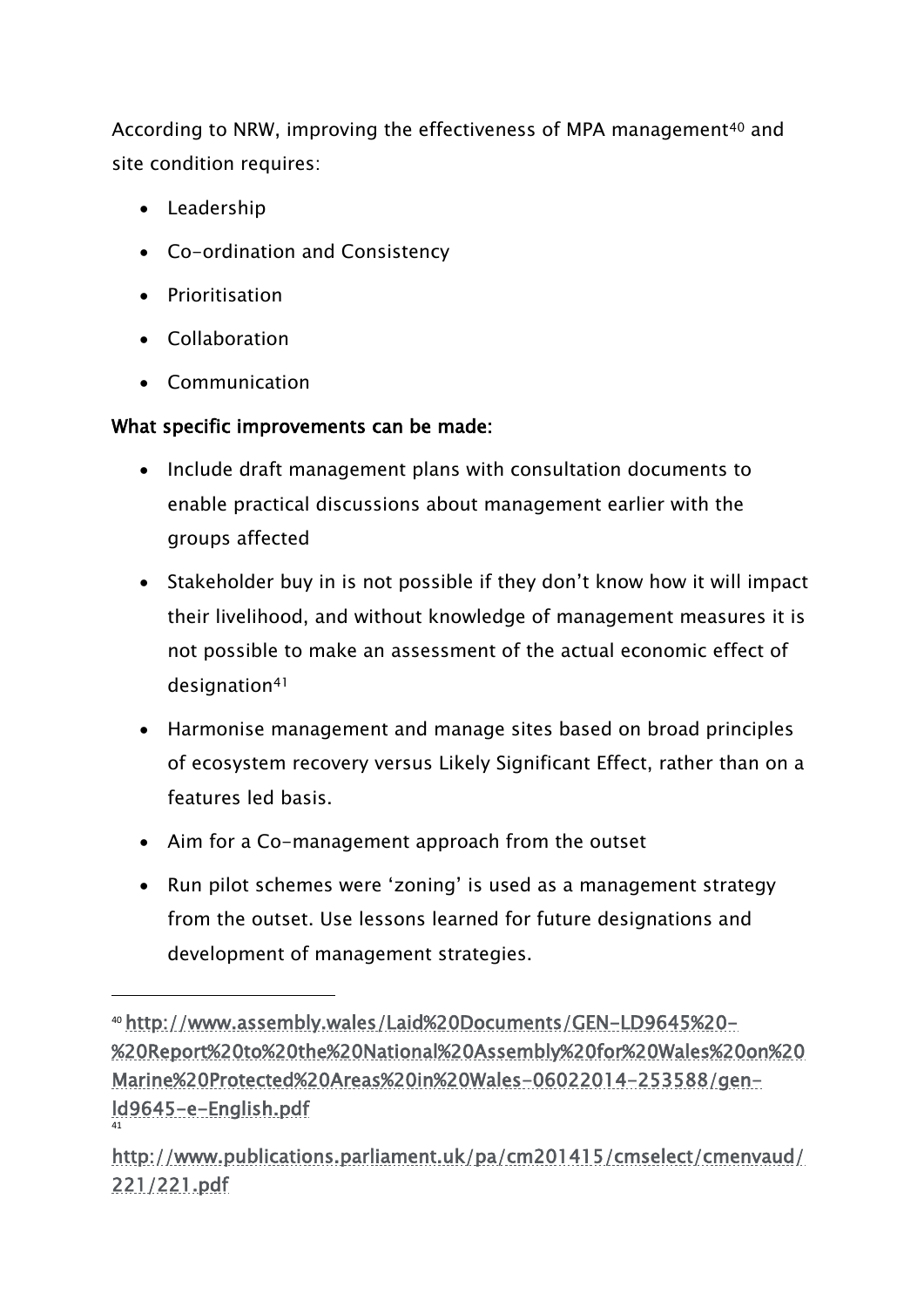- Ensure adequate funding and human resources are allocated to enable implementation, enforcement, monitoring and outreach.
- Aim for recovery rather than maintain as objectives for MPAs
- (4) What can be done to raise awareness of the role of MPAs, so as to communicate their economic, social, environmental and cultural benefits?
- The benefits and reasons for designating MPAs are not well communicated to the public at large
- The Institute for research in schools<sup>42</sup> has shown the merit of student led research and engagement with University departments would help generate sense of shared ownership of public resources, generate enthusiasm and make more out of the public money spent on MPAs, to widen the social benefits for current and future generations
- Using Apps and social media to reach out to a younger audience (visual media) is essential to engage younger people in the conservation of the marine environment.
- Currently requires numerous sites / organisations to navigate one site for ''Welsh MPAs'' including images, footage and interviews could draw anyone who uses a search engine into an umbrella site which enthuses people.
- As the previous UK MPA enquiry showed 'The evidence we have received suggests that the Government has not yet got its communications right, with a risk that there could continue to be resistance from those who might otherwise support the programme'. 43

 $\overline{a}$ 

<sup>42</sup> <http://www.researchinschools.org/> 43

[http://www.publications.parliament.uk/pa/cm201415/cmselect/cmenvaud/](http://www.publications.parliament.uk/pa/cm201415/cmselect/cmenvaud/221/221.pdf) [221/221.pdf](http://www.publications.parliament.uk/pa/cm201415/cmselect/cmenvaud/221/221.pdf)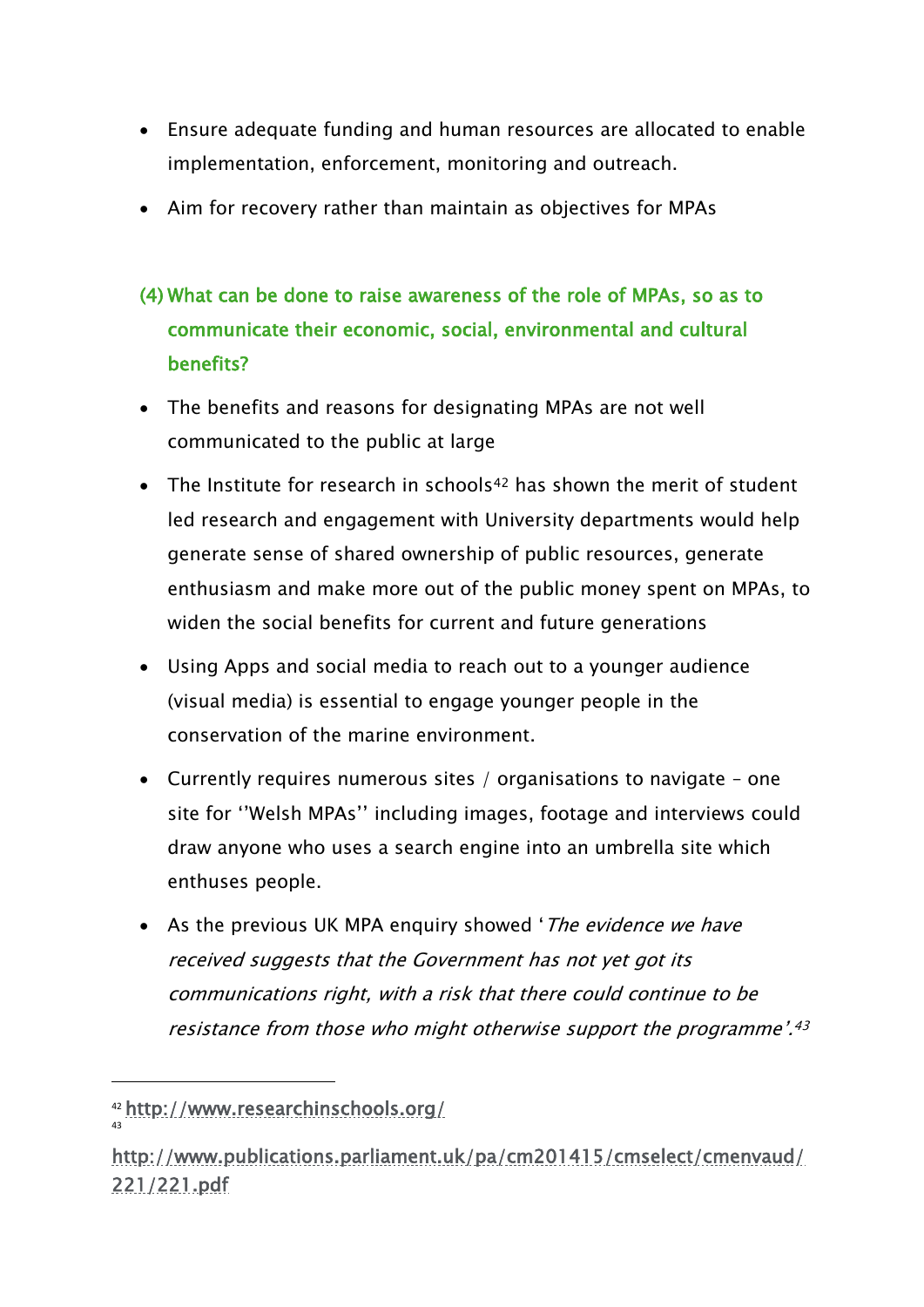It is unclear whether this has since been addressed, but a simple google search suggests it has not.

- Joint information task force could be created alongside a central platform for information, images and management proposals for Welsh MPAs.
- Work with NGOs to reduce the costs and resource burden to Government.
- Share information via the Blue New Deal network hosted by NEF.
- 2018 is the "year of the sea" this provides a major opportunity to engage the public and relevant sectors (Welsh Government initiative to boost tourism)

# Example of what NEF has done to aid communication about MPAs and the Impact Assessment process and evidence.

Between 2012 and 2015 NEF ran the Marine Socio-Economics Project [\(www.mseproject.net\)](http://www.mseproject.net/) and one of the outputs of the project aimed to demystify the Impact Assessments produced for MPAs and ensure that the information was better communicated and more easily accessible for members of the public.

As part of this approach we produced an 'Infographic Impact Assessment' for the MCZ network which was designated in the second tranche <http://www.mseproject.net/infographic-ia>

- This used the available information from Impact assessments for MPAs (MCZs) but aimed to make the information more accessible, visual and ready for engagement with a wider audience.
- Infographic IAs were produced for four sites in tranche 2 of the MCZ process.
- Details on the methodology were also provided to make this approach replicable.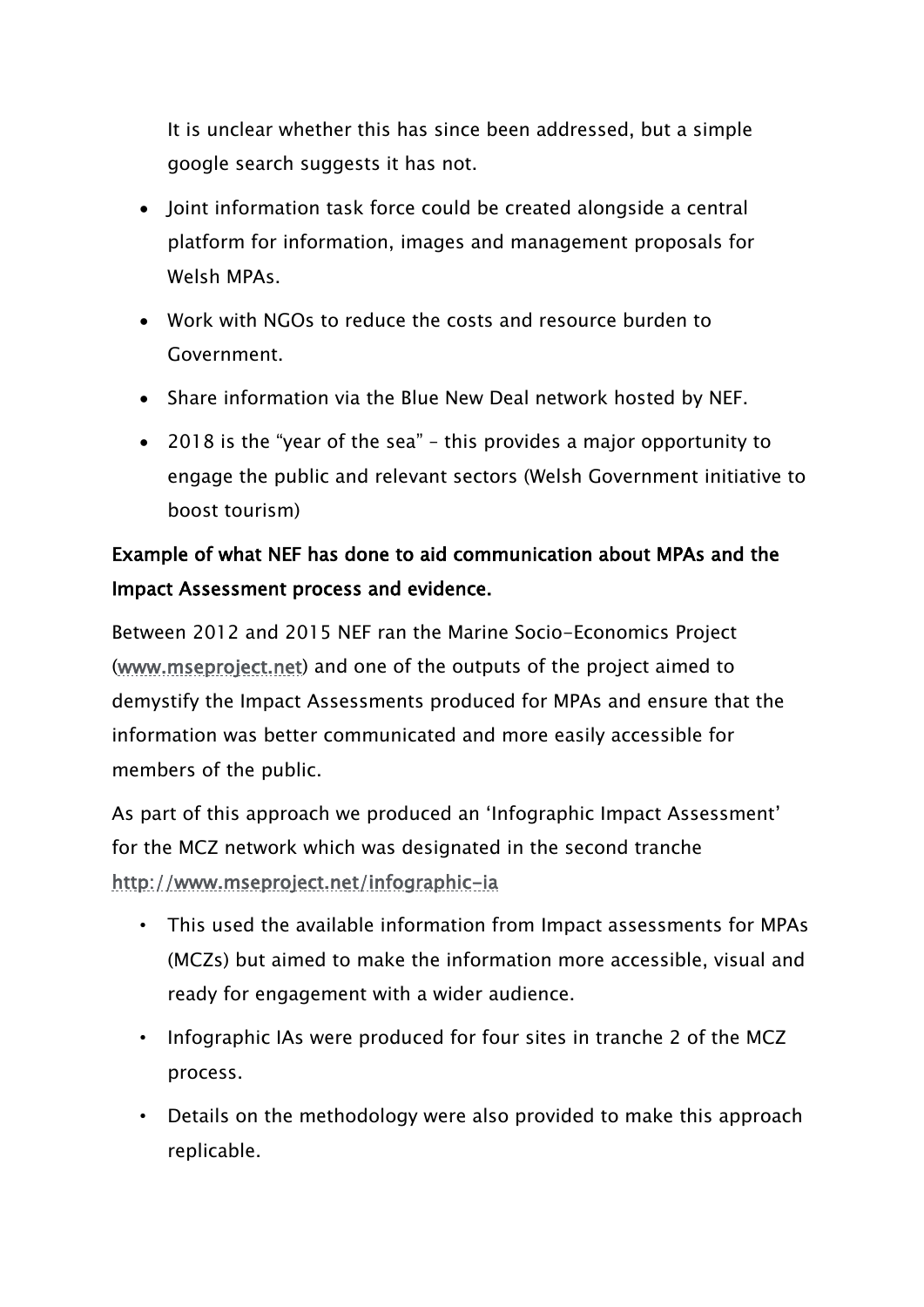#### Annex 1: The Infographic Impact Assessment for MCZs - 16 June 2015

The UK Government traditionally relies on Cost Benefit Analysis (CBA) as a tool to support environmental decision-making, but looking beyond this rather limiting approach should lead to better outcomes for people and the ocean The purpose of our this Infographic Impact Assessment (IIA) is to present trade-offs in a visual way and lay out a much more holistic range of criteria to consider.

People attach high value to these MCZs and that the protected areas would also support significant benefits to people which cannot be measured in monetary terms and which are frequently overlooked.

So far, twenty-seven new MCZs have been designated from an original list of 127 recommended by regional stakeholder groups in 2012. While consideration of some prospective sites becomes very focussed on the monetized costs in Impact Assessment summary sheets, the IIA includes monetized benefit estimates. A consultation on a third tranche of sites is expected in 2016 and it is hoped that the approach can help decision makers value these marine sites holistically when deciding on their designation.

In addition to an overall summary of all 23 sites currently being consulted on, illustrative 'infographic impact assessments' have been developed for four individual sites that present a more holistic range of information to support decision-making in a way that goes beyond the very narrow costbased focus of standard economic decisions making tools.

The four sites presented are: Offshore Overfalls; Western Channel; Coquet to St Marys and Holderness Inshore. In every case, including offshore sites that are not easily visited by people, the estimated benefits of protection are shown to outweigh costs.

#### PLEASE FOLLOW THE LINKS PROVIDED BELOW FOR MORE INFORMATION

[1 - MCZ summary](http://www.mseproject.net/doc-presentations/doc_download/170-1-mcz-summary)